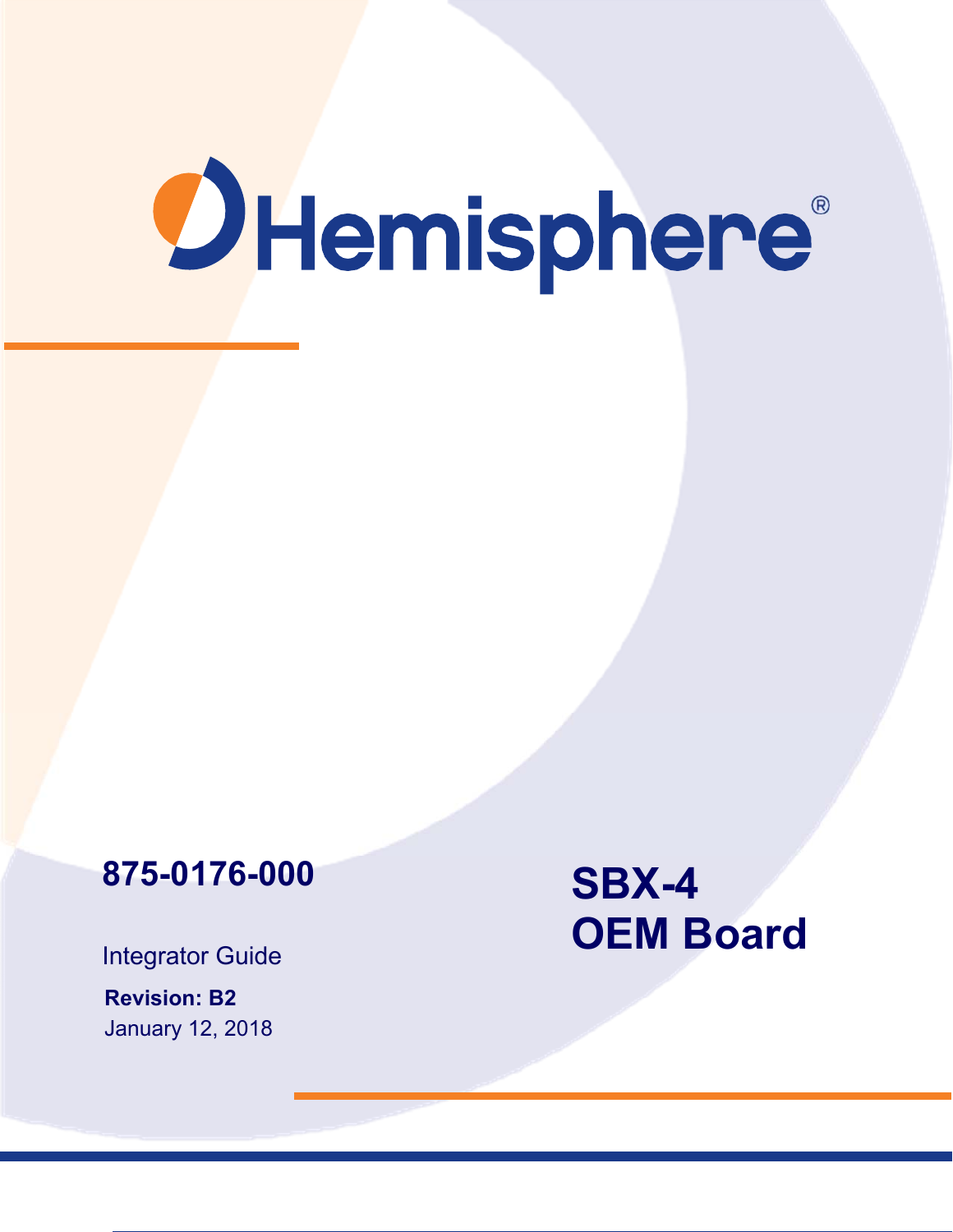This device complies with part 15 of the FCC Rules. Operation is subject to the following two conditions:

(1) This device may not cause harmful interference, and

 $\overline{a}$  (2) this device must accept any interference received, including interference that may

cause undesired operation.

This product complies with the essential requirements and other relevant provisions of Directive 2014/53/EU. The declaration of conformity may be consulted at https://hemispheregnss.com/About‐Us/Quality‐Commitment.

#### **Copyright Notice**

Copyright Hemisphere GNSS, Inc. (2017). All rights reserved.

No part of this manual may be reproduced, transmitted, transcribed, stored in a retrieval system or translated into any language or computer language, in any form or by any means, electronic, mechanical, magnetic, optical, chemical, manual or otherwise, without the prior written permission of Hemisphere GNSS.

#### **Trademarks**

Hemisphere GNSS®, the Hemisphere GNSS logo, TRACER™, Crescent®, Eclipse™, e-Dif®, L-Dif™,<br>miniEclipse™, PocketMax3 PC™, PocketMax3™, PocketMax3™, S320™, SBX-4™, Vector™, XF1TM,and XF2TM are proprietary trademarks of Hemisphere GNSS, Inc. Other trademarks are the properties of their respective owners.

#### **Patents**

Hemisphere GNSS products may be covered by one or more of the following patents:

| U.S. Patents |         |         |         |         | Australia Patents |
|--------------|---------|---------|---------|---------|-------------------|
| 6111549      | 6876920 | 7400956 | 8000381 | 8214111 | 2002244539        |
| 6397147      | 7142956 | 7429952 | 8018376 | 8217833 | 2002325645        |
| 6469663      | 7162348 | 7437230 | 8085196 | 8265826 | 2004320401        |
| 6501346      | 7277792 | 7460942 | 8102325 | 8271194 |                   |
| 6539303      | 7292185 | 7689354 | 8138970 | 8307535 |                   |
| 6549091      | 7292186 | 7808428 | 8140223 | 8311696 |                   |
| 6711501      | 7373231 | 7835832 | 8174437 | 8334804 |                   |
| 6744404      | 7388539 | 7885745 | 8184050 | RE41358 |                   |
| 6865465      | 7400294 | 7948769 | 8190337 |         |                   |

Other U.S. and foreign patents pending.

#### **Notice to Customers**

Contact your local dealer for technical assistance. To find the authorized dealer near you: Hemisphere GNSS, Inc 8515 East Anderson Drive Scottsdale, AZ 85255 USA Phone: (480) 348-6380 Fax: (480) 270-5070 precision@hgnss.com www.hgnss.com

#### **Technical Support**

If you need to contact Hemisphere GNSS Technical Support: Hemisphere GNSS, Inc. 8515 East Anderson Drive Scottsdale, AZ 85255USA Phone: (480) 348-6380 Fax: (480) 270-5070 techsupport@hgnss.com

#### **Documentation Feedback**

Hemisphere GNSS is committed to the quality and continuous improvement of our products and<br>services. We urge you to provide Hemisphere GNSS with any feedback regarding this guide by writing<br>to the following email address: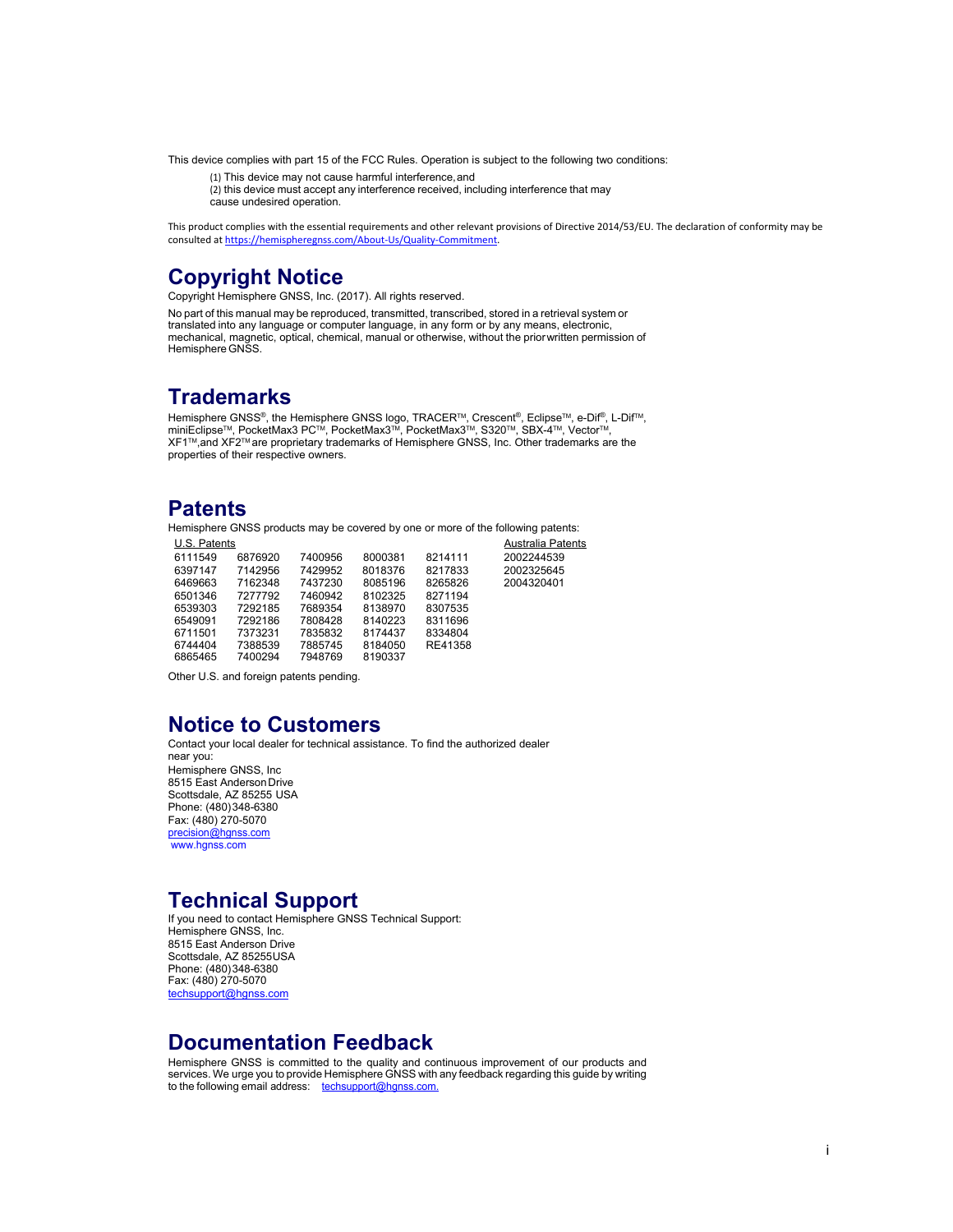# **Table of Contents**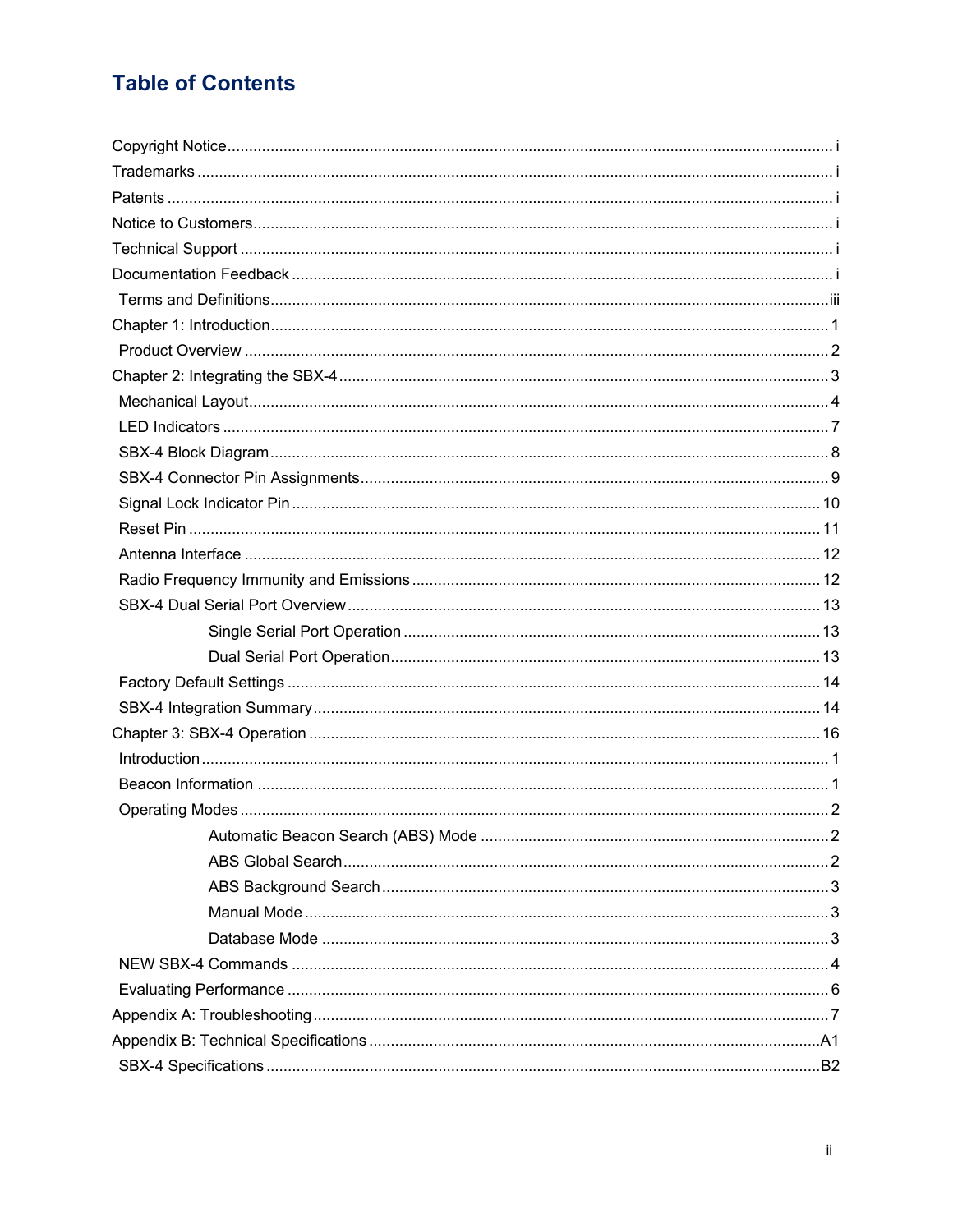

## **Terms and Definitions**

The following table lists the terms and definitions used in this document

| <b>Term</b>           | <b>Definition</b>                                                                                                                                                                                                                                                                                                  |
|-----------------------|--------------------------------------------------------------------------------------------------------------------------------------------------------------------------------------------------------------------------------------------------------------------------------------------------------------------|
| DGPS/DGNSS            | Differential GPS/GNSS refers to a receiver using Differential<br>Corrections.                                                                                                                                                                                                                                      |
| Firmware              | Firmware is the software loaded into the receiver that controls<br>the functionality of the receiver and runs the GNSS engine.                                                                                                                                                                                     |
| <b>GNSS</b>           | Global Navigation Satellite System (GNSS) is a system that<br>provides autonomous 3D position (latitude, longitude, and<br>altitude) along with very accurate timing globally by using<br>satellites. Current GNSS providers are: GPS, GLONASS and<br>Galileo. BeiDou is expected to have global coverage by 2020. |
| <b>GPS</b>            | Global Positioning System (GPS) is a global navigation<br>satellite system implemented by the United States.                                                                                                                                                                                                       |
| <b>NMEA</b>           | National Marine Electronics Association (NMEA) is a marine<br>electronics organization that sets standards for<br>communication between marine electronics.                                                                                                                                                        |
| <b>RTCM</b>           | Radio Technical Commission for Maritime Services (RTCM) is<br>a standard used to define RTK message formats so that<br>receivers from any manufacturer can be used together.                                                                                                                                       |
| <b>SBAS</b>           | Satellite Based Augmentation System (SBAS) is a system that<br>provides differential corrections over satellite throughout a<br>wide area or region.                                                                                                                                                               |
| Signal-to-Noise Ratio | Signal-to-Noise Ratio (SNR) is the ratio of the message<br>content of the signal against the noise of the signal.                                                                                                                                                                                                  |
| Subscription          | A subscription is a feature that is enabled for a limited time.<br>Once the end-date of the subscription has been reached, the<br>feature will turn off until the subscription is renewed.                                                                                                                         |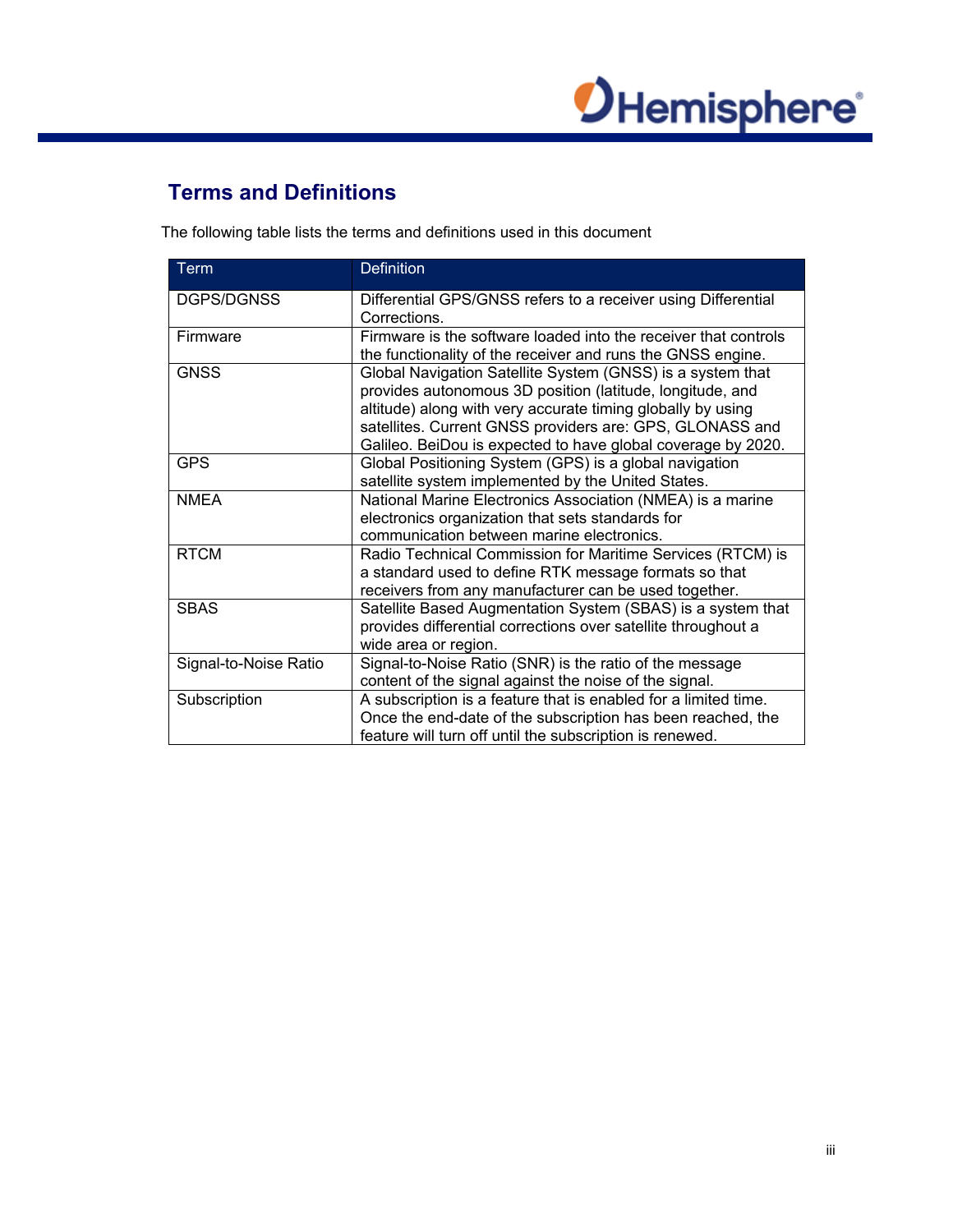# **Chapter 1: Introduction**

Product Overview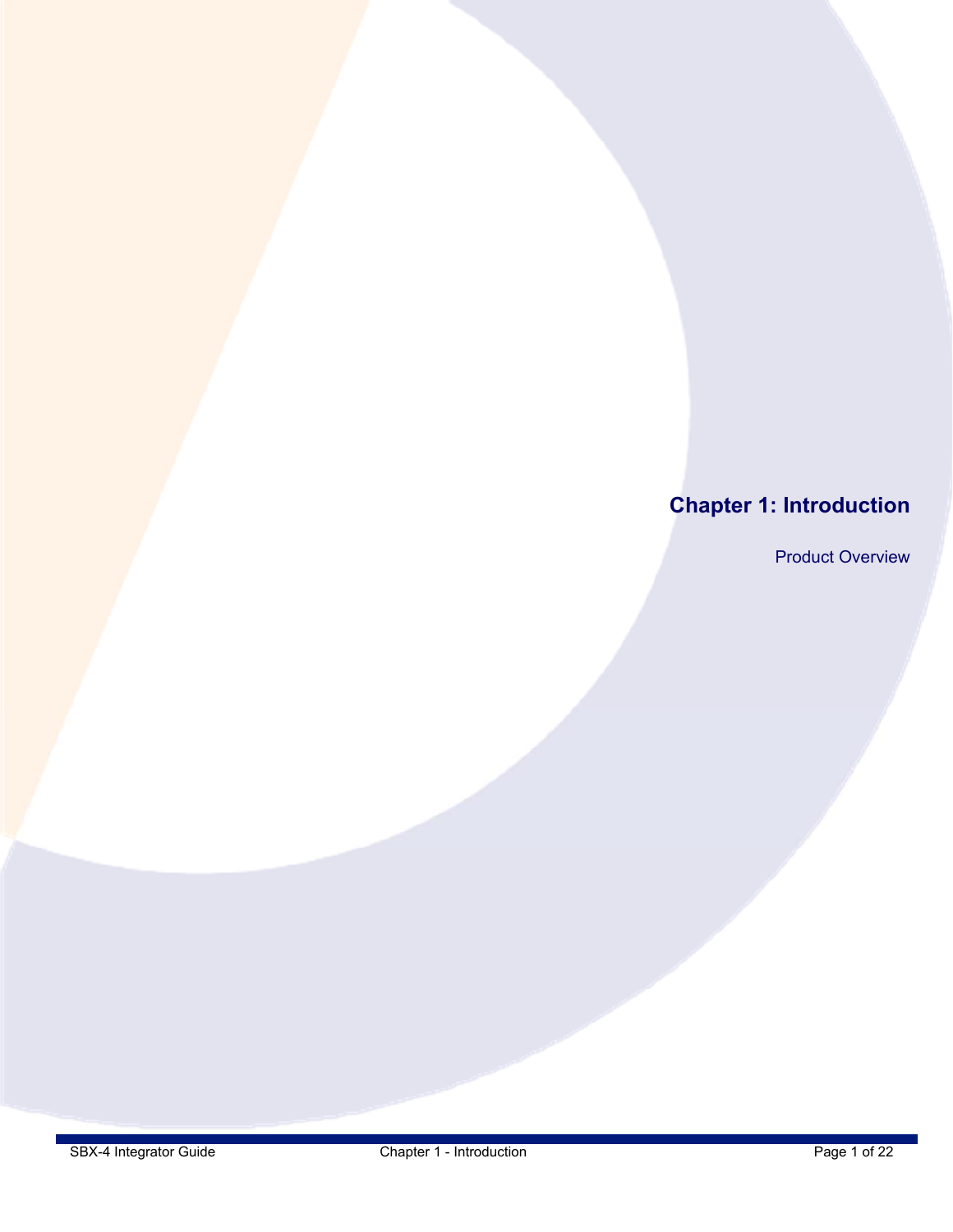# *OHemisphere*

## **Chapter 1: Introduction**

#### **Product Overview**

Welcome to the SBX-4 Integrator Manual and thank you for considering Hemisphere GNSS for your differential GPS requirements. The purpose of this manual is to familiarize you with the proper installation, configuration and operation of the SBX-4 beacon receiver module and to introduce you the mechanical, electrical and communication properties of this OEM receiver.

This document provides instructions and recommendations related to a successful integration of the SBX-4 engine.

The SBX-4 is an extremely sensitive 300 kHz minimum shift keying (MSK) demodulator. It obtains differential GPS corrections broadcast by radio beacons adhering to standards such as International Telecommunications Union M.823 and various broadcast standards in the frequency range of 283.5 to 325.0 kHz.

This document is intended to assist a systems designer with the integration of the SBX-4. Successful integration of this module within a system will require significant electronics expertise, such as power supply design, serial port level translation, reasonable radio frequency competency, an understanding of electromagnetic compatibility and circuit design and layout.

The SBX-4 engine is a low-level module intended for custom integration with the following general integration requirements:

- Regulated power supply input (3.3 VDC +/- 3%) and 70 mA continuous
- Low-level serial port communications (3.3 V CMOS)
- The beacon antenna is powered with a separate regulated voltage source of 5 VDC
- The antenna input impedance is 50 ohms

The chapters that follow provide detailed information on the SBX-4 module, including the hardware and software interface, in addition to various descriptions of technologies and features that it supports.

Some notable features of the SBX-4 module are:

- Dual channel tracking for increased robustness
- Dual serial ports accommodate both NMEA and RTCM communications
- Certified IEC 61108-4 compliant
- Patented ceramic filter blocks out-of-band signals, optimizing reception
- Low power and lock status LEDs permit visual verification of receiver status
- Reverse compatibility ensures operation in existing SBX-2 and SBX-3 integrations
- Boot loader for firmware upgrade reliability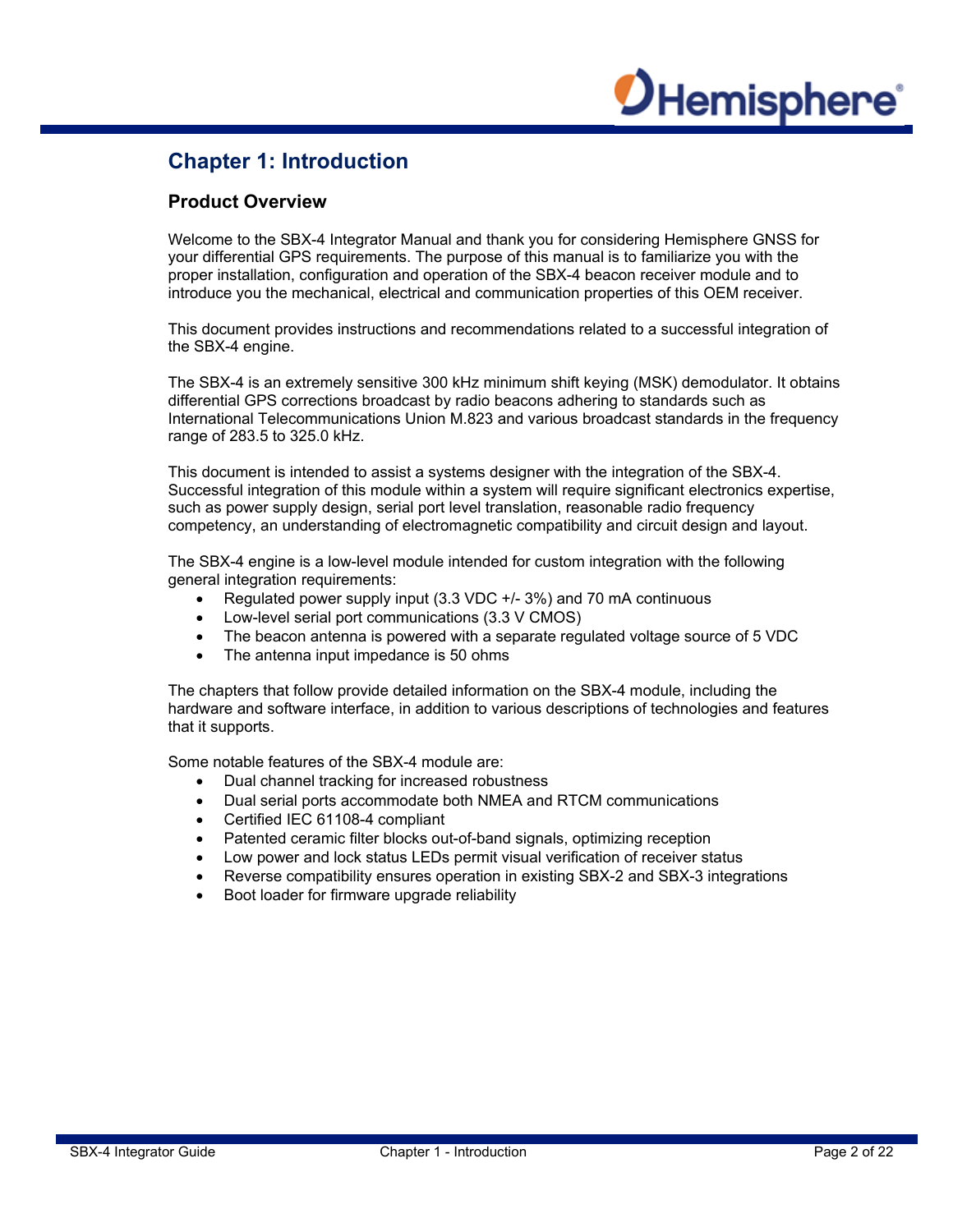# **Chapter 2: Integrating the SBX-4**

Mechanical Layout LED Indicators SBX-4 Block Diagram SBX-4 Connector Pin Assignments Signal Lock Indicator Pin Reset Pin Antenna Interface Radio Frequency Immunity and Emissions SBX-4 Dual Serial Port Overview Factory Default Settings SBX-4 Integration Summary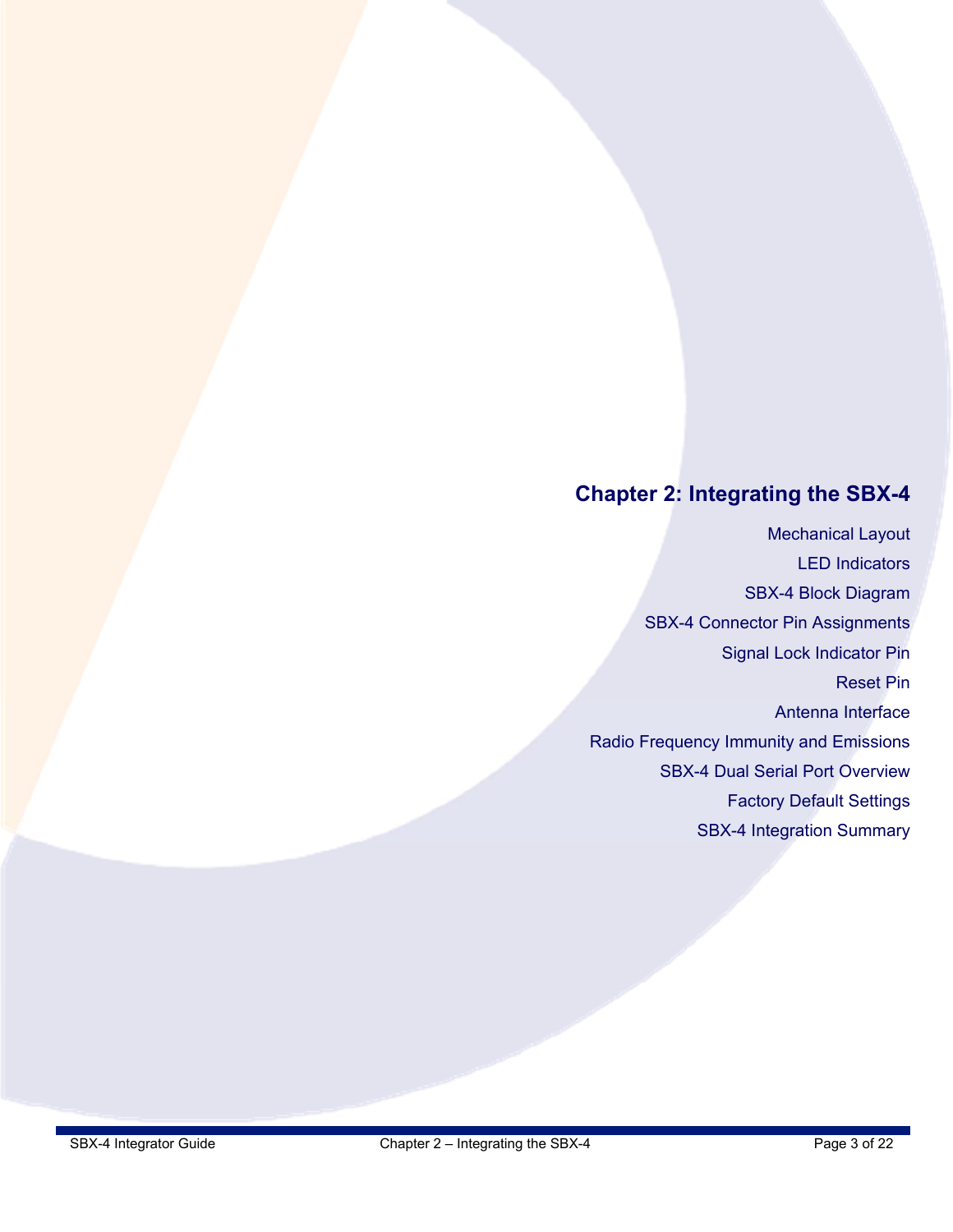

## **Chapter 2: Integrating the SBX-4 OEM Board**

#### **Mechanical Layout**

Figures 1-1 to 1-3 provide the physical layout of the SBX-4 beacon receiver, including dimensions and key components.

**Note:** Figure 1-1 to Figure1-3 dimensions are in inches.

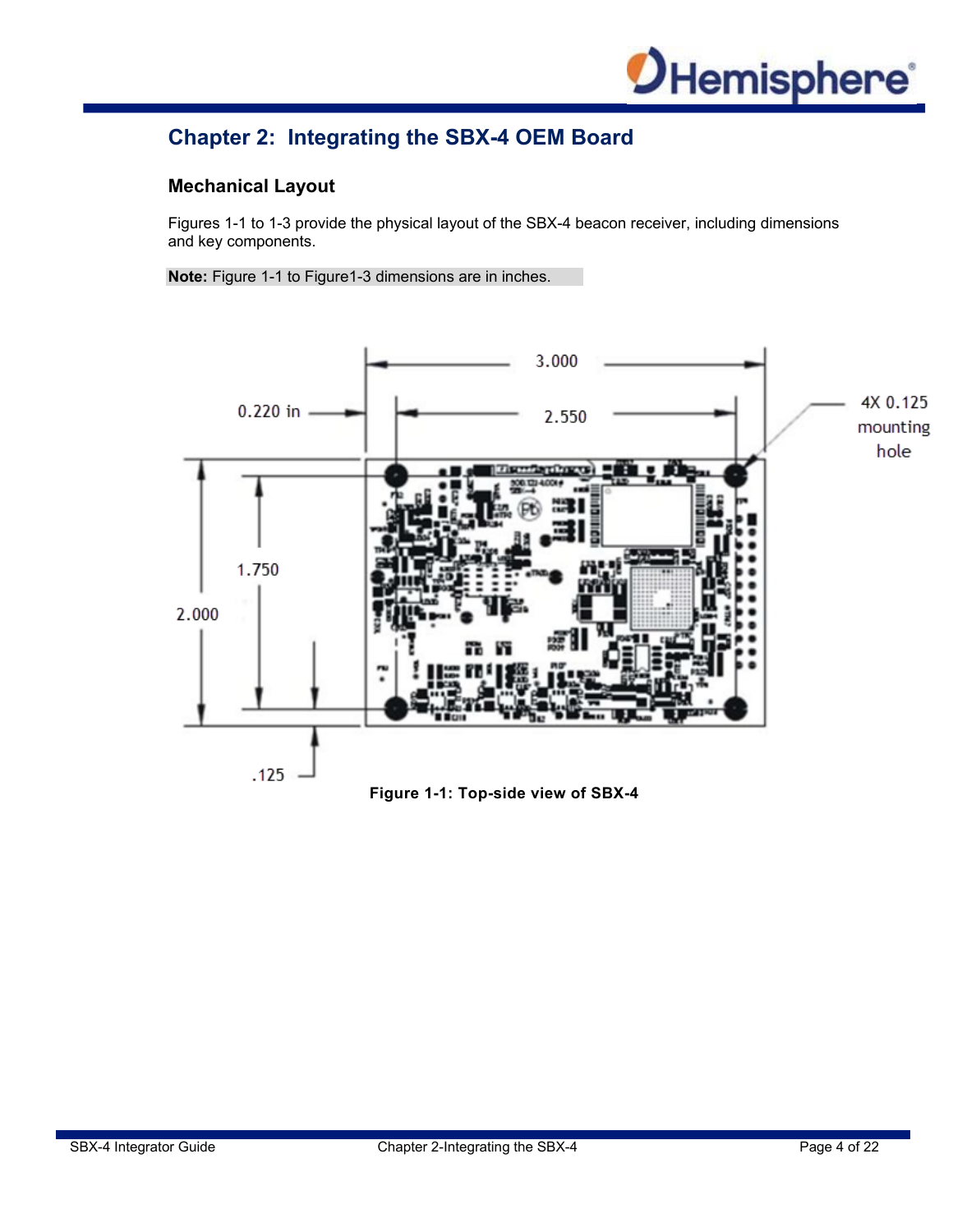



**Figure 1-2: SBX-4 bottom view**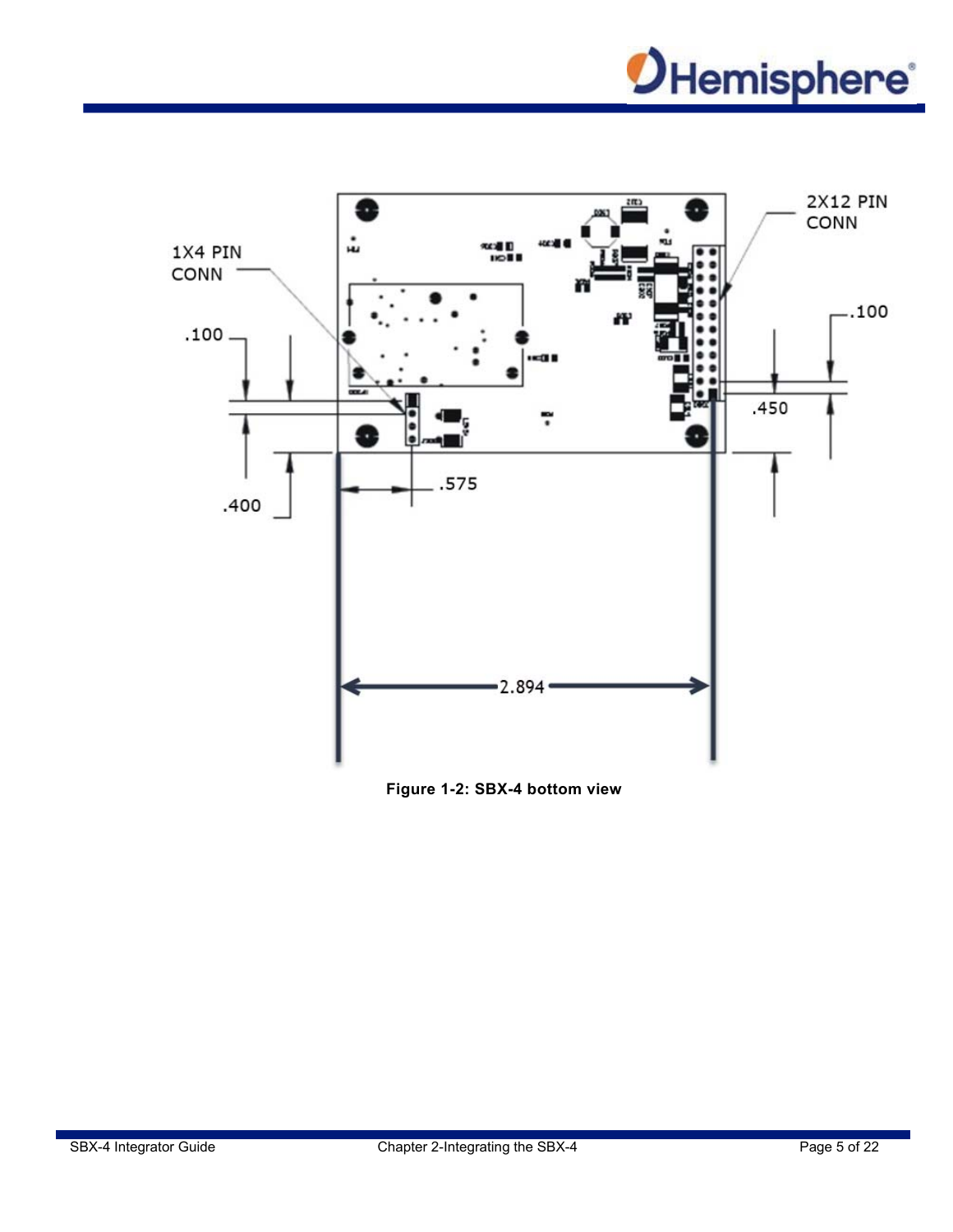



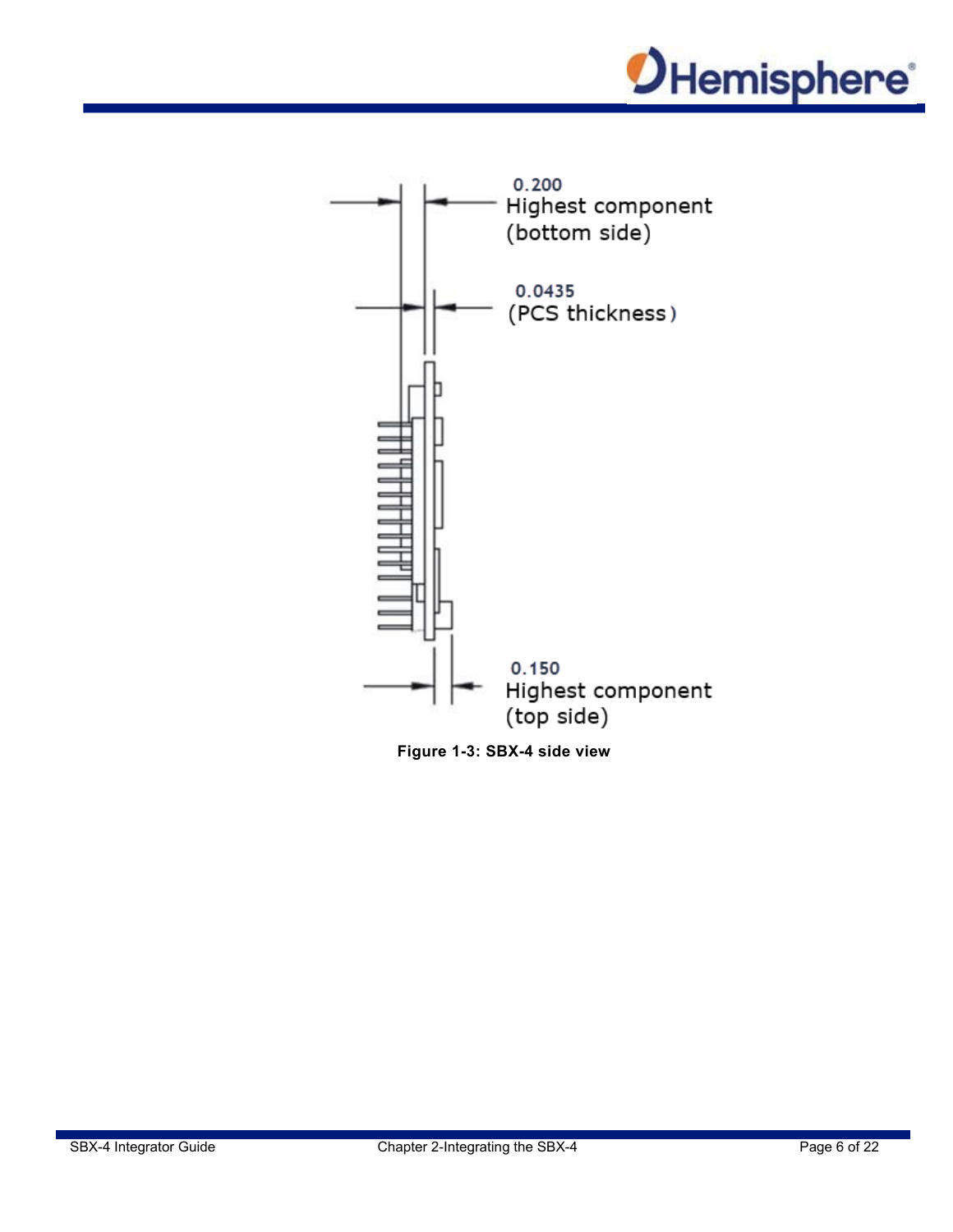

#### **LED Indicators**

The SBX-4 engine has two surface-mounted LED indicators located on the opposite side of the board in relation to the header connectors. The red LED is for signaling the power-on status of the receiver, labeled with "PWR" silk-screening. The green LED is for indicating signal acquisition, labeled with "LOCK" silk-screening.

When power is applied to the SBX-4, the power LED illuminates and when the SBX-4 achieves signal acquisition on a valid DGPS beacon, the lock LED illuminates.

Figure 1-4 shows the front and back of the SBX-4, including the illumination of the power and lock LED indicators.



**Figure 1-4: SBX-4, front and back**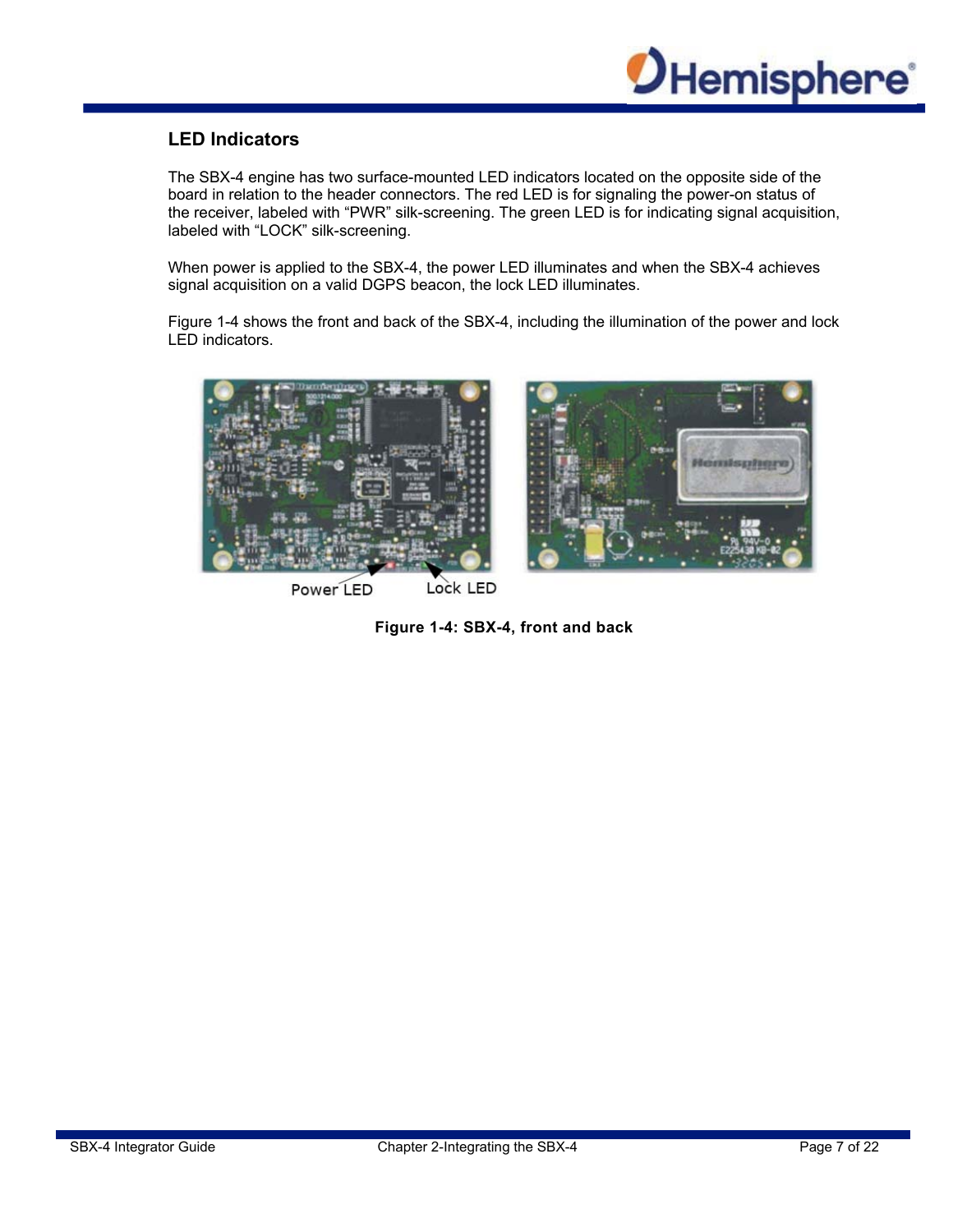

#### **SBX-4 Block Diagram**

The SBX-4 accepts an analog input signal between 283.5 kHz and 325.0 kHz from an antenna into its front end where it is filtered and converted to a digital output.

The Digital Signal Processor (DSP) demodulates GPS correction information from the digital stream. The output of the SBX-4 is RTCM SC-104 DGPS correction data at a 3.3V CMOS interface level. Figure 1-3 provides a view of the block diagram. Figure 1-5 displays the block diagram.



**Figure 1-5: Block diagram**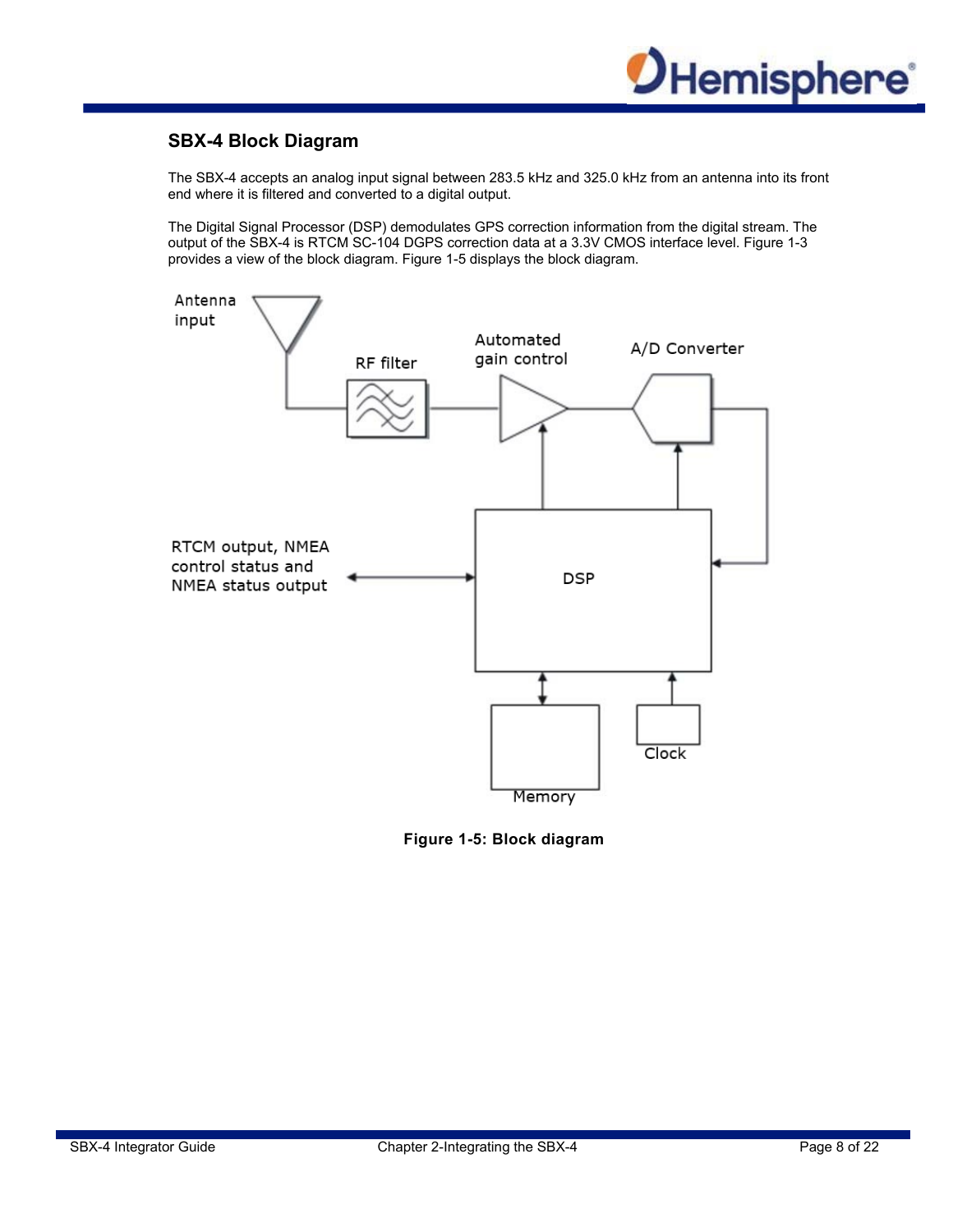

#### **SBX-4 Connector Pin Assignments**

The SBX-4 has two header connectors designated as J200 and J300, labeled with on-board silkscreening. The J200 connector is a 1  $\times$  4 pin header with 0.1 in (2.54 cm) spacing that provides antenna power input, and signal distribution. The J300 connector is a 2 x 12 pin header with 0.1 in (2.54 cm) spacing that provides access to antenna power input, receiver serial ports, receiver power, external reset and external lock indicator functions.

Table 1-1 provides pin-out information for connector J200:

#### **Table 1-1: SBX-4 connector J200 pin-out (Samtec TSW-10407-G-S)**

| <b>Pin</b> | <b>Signal</b>        | <b>Description</b>         |
|------------|----------------------|----------------------------|
| 1.3        | Ground               | Analog ground              |
| ာ          | RF signal input      | Antenna RF signal input    |
|            | Antenna power output | Antenna power supply 5 VDC |

Table 1-2 provides pin-out information for connector J300:

#### **Table 1-2: SBX-4 connector J300 pin-out (Samtec TSW 11207-G-D)**

| Pin              | <b>Signal</b>                     | <b>Description</b>                      |
|------------------|-----------------------------------|-----------------------------------------|
| 1, 2             | Antenna power in                  | Antenna power supply input: 5<br>VDC.   |
| 3.4              | SBX-4 power in                    | Receiver power supply input:<br>3.3 VDC |
| 14               | TXD0 output, 3.3 V<br><b>CMOS</b> | NMEA, RTCM and status output            |
| 15               | TXD1 output, 3.3 V<br><b>CMOS</b> | NMEA and status output                  |
| 16               | Lock                              | Lock indicator (active high)            |
| 17               | RXD0 Input, 3.3 V CMOS            | Command/query input                     |
| 18               | RXD1 Input, 3.3 V CMOS            | Command/query input                     |
| 19               | External reset input              | External reset input (active<br>low)    |
| 21, 22<br>23, 24 | Ground                            | Digital ground                          |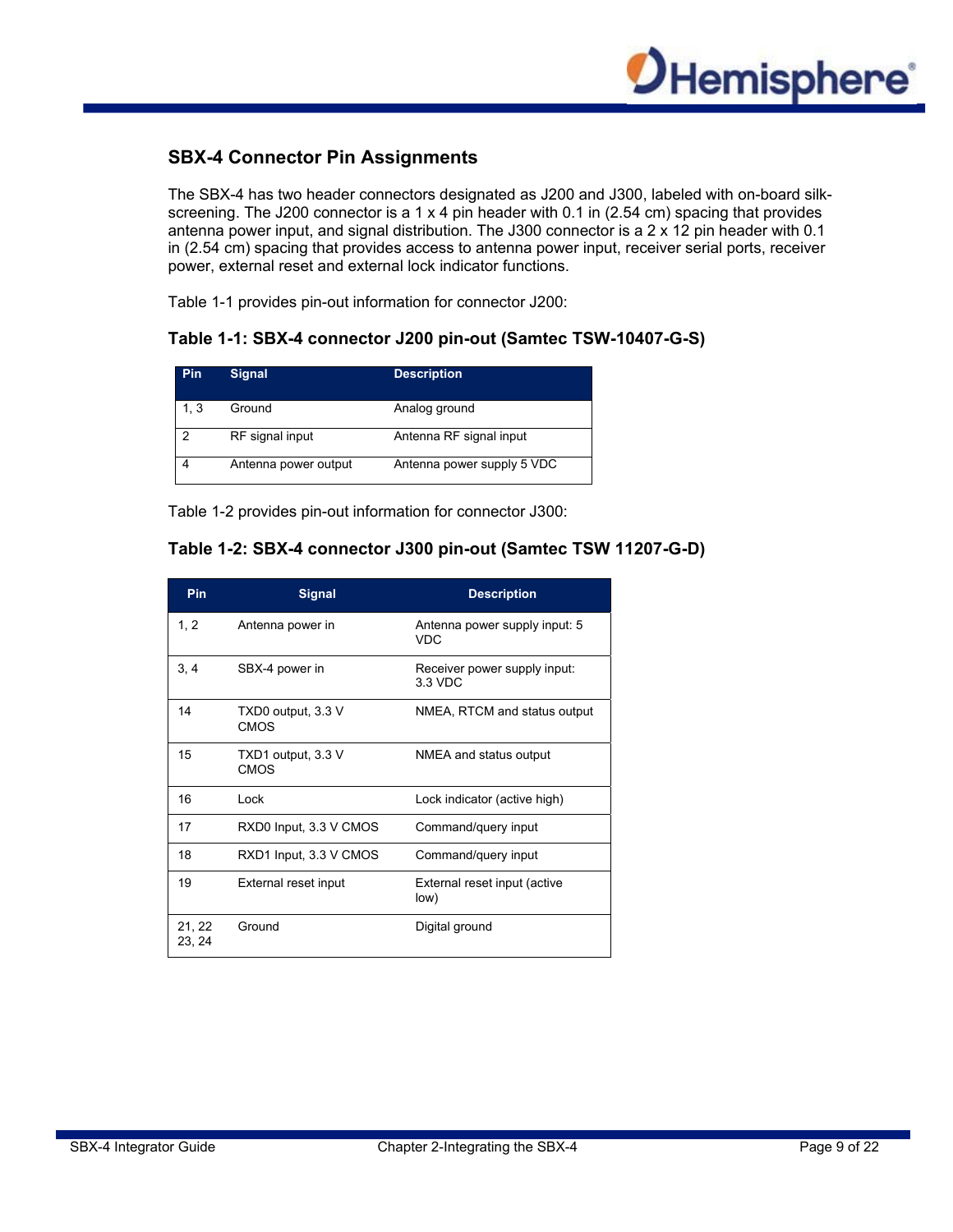

**Note:** In order to maintain backwards hardware compatibility with the SBX-3, it is possible to power the SBX-4 with 5 V. The serial data output level will track the input voltage when greater than 3.3 V is supplied. The serial data inputs will be tolerant to voltages up to the level of the supplied input voltage.

#### **Signal Lock Indicator Pin**

Pin 16 of connector J300 may be used to drive an LED or sensor to indicate that the SBX-4 is locked to a beacon signal and is demodulating RTCM SC-104 data. The maximum current available from this pin is 5 mA at an input voltage 3.3 V. The output of this signal may be transistor buffered within your integration if greater current is required.

Figure 1-6 illustrates an example lock indicator circuit.



**Figure 1-6: Lock indicator circuit**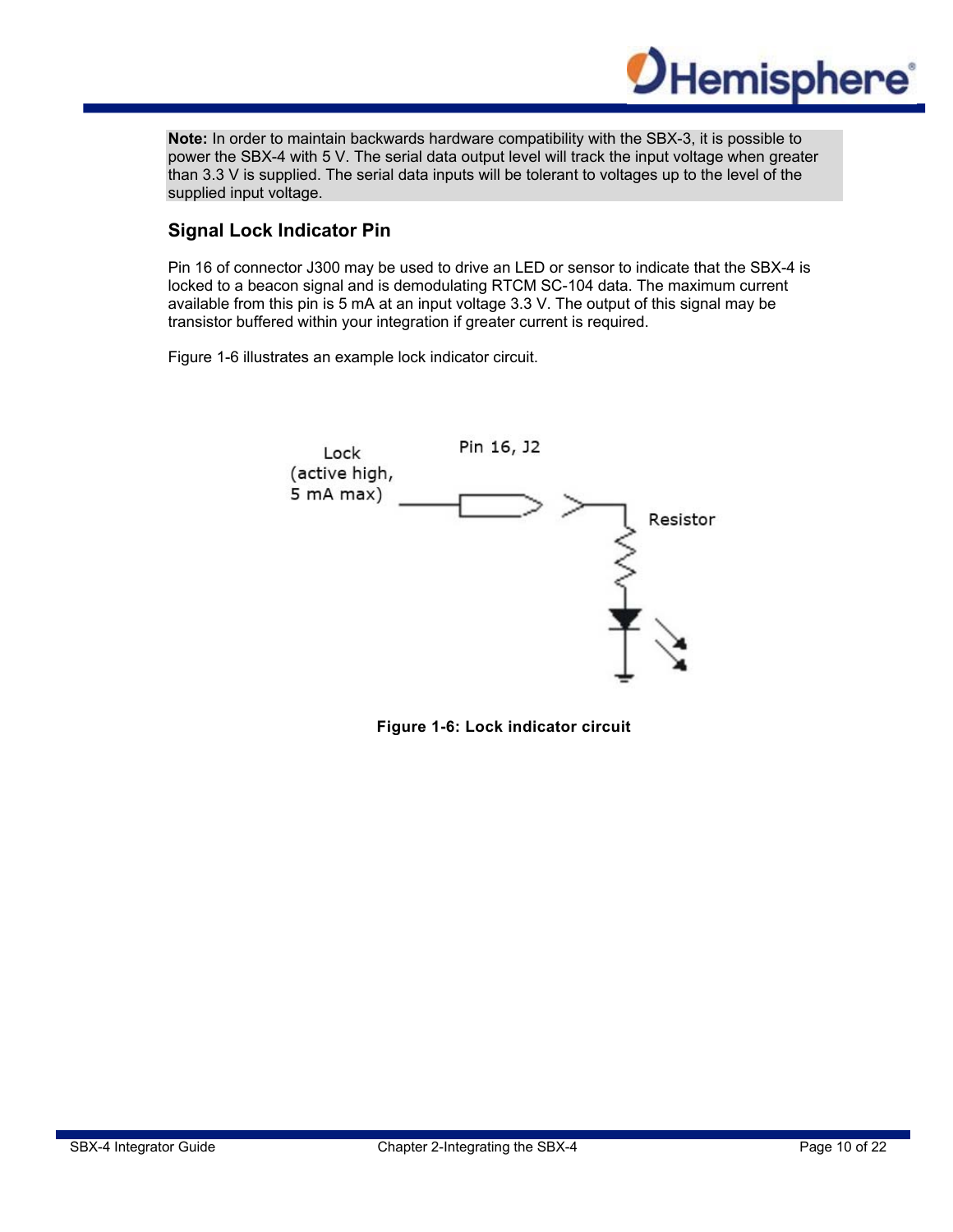

#### **Reset Pin**

Pin 19 of connector J300 may be used to reset the SBX-4. Activating the reset circuit of the SBX-4 results in the same effect as cycling the input power to the receiver. The operating configuration of the receiver before reset is maintained, including operating mode, baud rate, frequency and MSK rate of the last tuned station.

Figure 1-7 illustrates an example reset switch circuit.



**Figure 1-7: Reset switch circuit**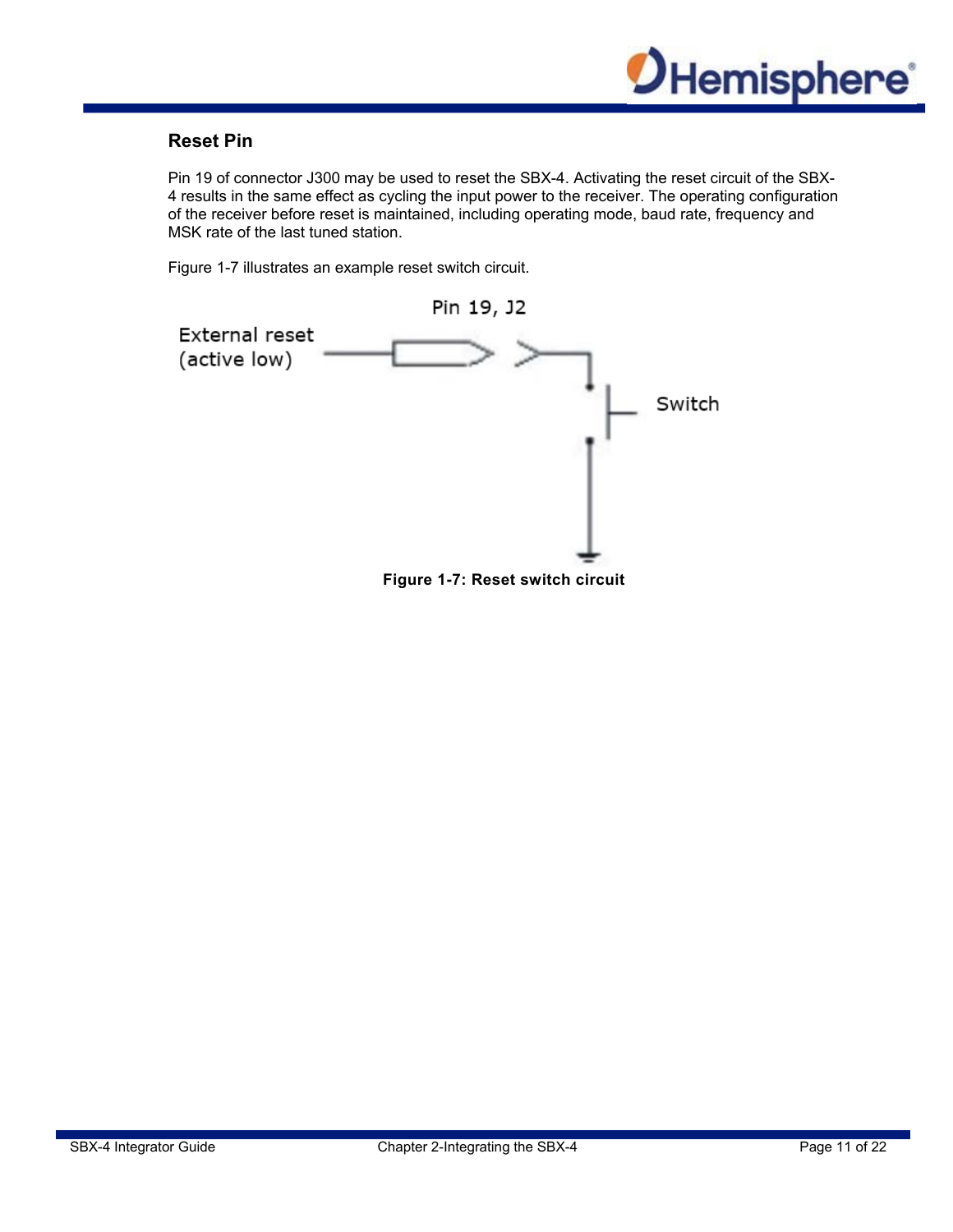

#### **Antenna Interface**

Power may be supplied to the antenna externally through the SBX-4 OEM beacon receiver in one of two ways:

- Connect Pin 4 of J200 to the antenna power supply (+5 VDC) and connect pin 1 and 3 to ground
- Connect Pin 1 and 2 of SBX-4 connector J300 to the associated power supply (+5 VDC) and connect pin 1 and 3 of J200 to ground

Pin 4 of connector J200 is internally connected to Pins 1 and 2 of connector J300. Antenna signal input to the receiver is provided via Pin 2 of J200.

**Note:** The antenna input voltage is not current limited on the SBX-4 board. If current limiting is required, the circuitry must be provided within your integration.

**Note:** External power applied to the SBX-4 for powering the antenna is internally coupled to the signal input pin (Pin 2 of J300). You do not have to provide this circuitry within your integration.

If you intend to use a 4-pin connector (for example, Panduit CE100F22-4) and a length coaxial cable to interface the antenna to the SBX-4, follow these instructions:

- 1. Connect the center conductor of the coaxial cable to Pin 2 of J200.
- 2. Connect the shield of the coaxial cable to Pin 1 or Pin 3 of J200.

#### **Radio Frequency Immunity and Emissions**

When integrating the SBX-4, ensure that complete integration does not emit significant noise within the 283.5 to 325.0 kHz beacon band. In-band interference incident upon the SBX-4 or its antenna can influence the reception enough that its quality may be degraded, resulting in a lower SNR measurement with reduced GPS correction data throughput.

Beacon antennas are designed to pick up any radio frequency energy within the 283.5 to 325.0 kHz beacon band. Both beacon signals and environment noise will be picked up by the antenna and amplified before going to the receiver. Eliminating the majority of noise within the beacon band is crucial to achieve optimal system performance.

It is very important to consider the overall performance objectives of the system design with respect to radio frequency emissions.

Certain nations and industries around the world require positioning and navigation electronics to achieve certain levels of electromagnetic emissions.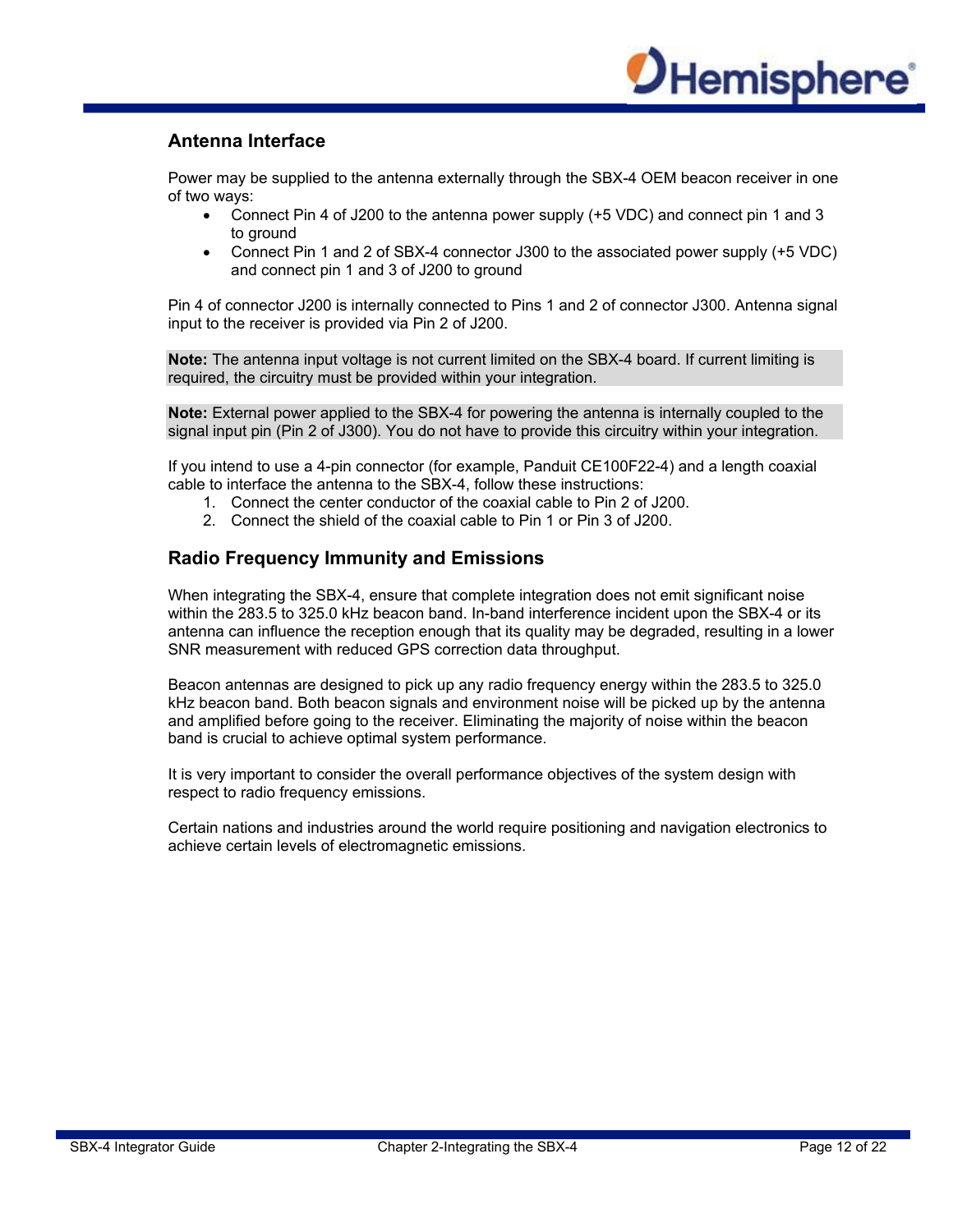

#### **SBX-4 Dual Serial Port Overview**

The SBX-4 features two full duplex serial ports (Port 0 and Port 1). Use of the second serial port is an option as the SBX-4 supports identical functionality as its predecessor, the SBX-3 on Port 0.

The main purpose of the second serial port is to allow the continuous flow of RTCM data from Port 0 to a GPS receiver while allowing monitoring of SBX-4 performance via NMEA response messages on Port 1. Separating RTCM differential data from NMEA status data when output via the same serial port poses software integration challenges and potential GPS RTCM reception conflicts.

#### **Single Serial Port Operation**

Some integration designs using the SBX-4 beacon receiver include a micro-controller between the beacon and GPS receiver to provide enhanced communication and data parsing capability. Within this type of integration, it is possible for the micro-controller to command and query the beacon receiver and to parse NMEA response strings from RTCM data without impeding the continuous flow of RTCM data to the connected GPS sensor.

To separate NMEA messages from RTCM data output by Port 0 through a parsing routine, without causing a parity failure of the RTCM, it is necessary to take advantage of the fact that "\$" and "<LF>" are not supported within the RTCM specification, provided there are no bit errors in the RTCM stream to start with. Therefore, if a "\$" is received, then it should be considered as the beginning of a NMEA sentence and a "<LF>" should be expected within a window of certain length. If the parsing routine does not receive one, due to an unlikely communication line error, after a window of a particular number of bits has passed, re-synchronization to the RTCM data must occur.

**Note:** If port 1 is not being used, pin 18 should be connected to the input power supply through a 10 Kohm resistor.

#### **Dual Serial Port Operation**

Although an integration may be designed with a microprocessor between the SBX-4 and the GPS receiver to tune and monitor SBX-4 status, the second serial port of the SBX-4 eliminates the requirement to develop a NMEA message parsing algorithm.

With this type of architecture, the SBX-4's main serial port may be interfaced to the GPS receiver's receive line to provide RTCM correction data. The secondary serial port interfaces to the microprocessor for NMEA configuration and querying. This ensures that NMEA response messages do not interrupt the continuous flow of RTCM data to the GPS receiver.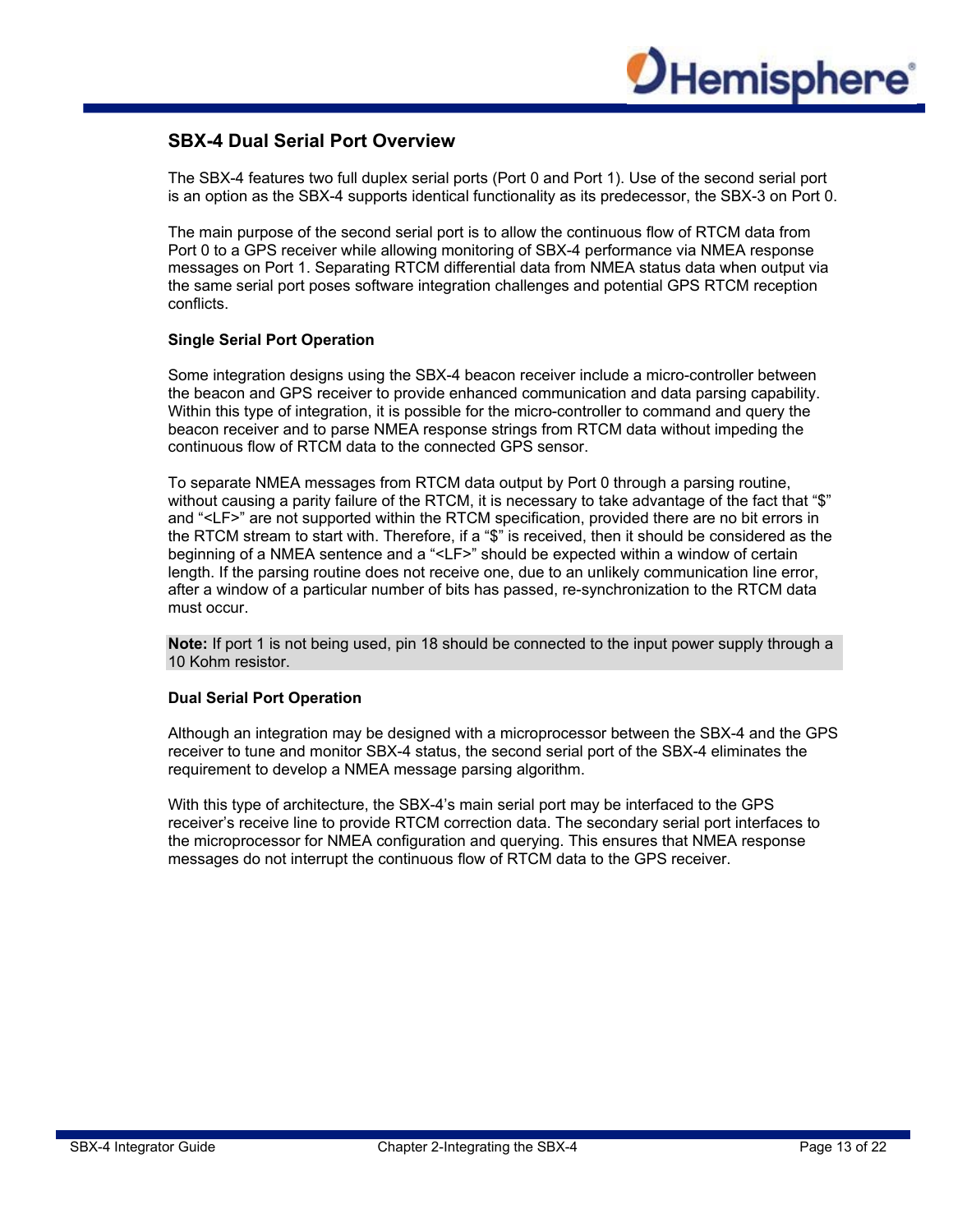

#### **Factory Default Settings**

Table 1-3 presents the factory default SBX-4 operating mode, while Table 1-4 lists the default SBX-4 communication settings. These operation and port settings are valid upon initial power-up. The SBX-4 maintains any changes made to its operating or port settings in non-volatile memory for subsequent power cycles.

#### **Table 1-3: Default SBX-4 operating mode**

| Tune mode |  |
|-----------|--|
| Automatic |  |

#### **Table 1-4: Default SBX-4 port settings**

| <b>Baud Rate</b> | <b>Data Bits</b> | <b>Parity</b> | Stop bit | Interface level |
|------------------|------------------|---------------|----------|-----------------|
| 4800             | 8                | None          |          | 3.3 V CMOS      |

#### **SBX-4 Integration Summary**

The following steps summarize the general requirements for integrating the SBX-4 and identifies the command and control features provided:

- 1. SBX-4 Power Input Apply a 3.3 VDC power input to Pin 3 of J300 with the powerreturn connection at Pin 21 of J300.
- 2. Antenna Power Input Apply +5 VDC to either
	- Pin 4 of J200 with an antenna power ground connection on Pin 1 of J200 -or-
	- Pin 1 of J300 with an antenna power ground connection to Pin 1 of J200
- 3. Antenna Signal Input to SBX-4 Connect the coaxial cable center conductor to Pin 2 of J200 and the shield to Pin 3 of J200.
- 4. SBX-4 Serial Ports The SBX-4 serial ports communicate at a 5 V CMOS interface level. You must provide level translation circuitry to connect to a standard RS232/422 type device. Pin assignments for the communication ports of the SBX-4 are as follows:
	- Pin 14 of J300 TXD0, this is the Port 0 transmit data output from the SBX-4
	- Pin 15 of J300 TXD1, this is the Port 1 transmit data output from the SBX-4
	- Pin 17 of J300 RXD0, this is the Port 0 receive data input to the SBX-4
	- Pin 18 of J300 RXD1, this is the Port 1 receive data input to the SBX-4
	- Pin 23 of J300 Signal return, Port 0
	- Pin 24 of J300 Signal return, Port 1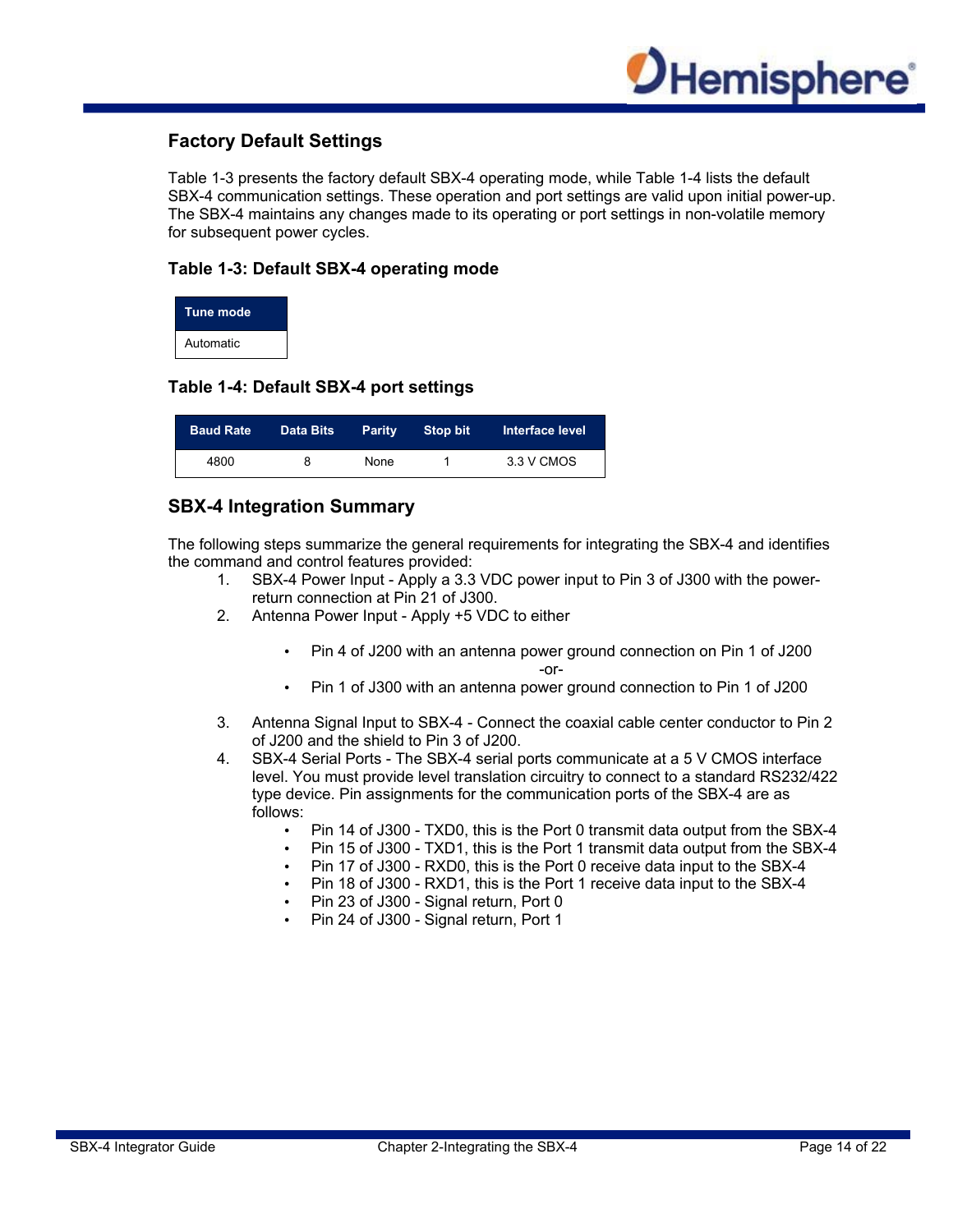

- 5. The following events occur when the SBX-4 is powered-up, or reset:
	- Receiver serial number is output
	- Configuration and beacon tables are verified and defaulted if required
	- Software identification and version are reported
	- Channel status information is reported

The following strings are output by the SBX-4 during power up or following receiver reset:

\$PCSI,DGPS,P0 \$PCSI,S/N:00019001 \$PCSI,FCFGcrc,CBF8,CCFGcrc,CBF8,Pass \$PCSI,FGLBcrc,448A,CGLBcrc,448A,Pass \$PCSI, FLSHcrc, 1C12 Pass \$PCSI,FSTAcrc,FBEA User,FFFF,FFFF \$PCSI,SBX~4 P030-0 2 Channel DGPS Version 001 \$PCSI,F2835,0,R100,0,C0,0 \$PCSI,F2835,0,R100,0,C1,0

- 6. When powered for the first time, the SBX-4 will operate in the default ABS mode and will conduct a Global Search (GS) to identify the highest quality beacon signal. Following the signal acquisition phase of the GS and when the primary receiver channel has acquired a beacon, the receiver's second channel will conduct a background search.
- 7. When the SBX-4 receives a valid RMC message on Port 0, it will switch to database mode.
- 8. You may tune the receiver to a specific beacon using the \$GPMSK Manual Tune command referred to in Hemisphere GNSS' Technical Reference Manual.
- 9. When tuned to a valid beacon, the SBX-4 monitors RTCM SC-104 message lock, parity check and outputs RTCM corrections through its primary communications port. The SBX-4 asserts the lock signal on pin 16 of J300 (active high).
- 10. When input power to the SBX-4 is cycled, or the receiver reset circuit is activated, the SBX-4 will attempt to reacquire the last station to which it was tuned. In Automatic mode, the SBX-4 will try to lock to this station for 10 seconds before initiating a fresh GS to identify valid beacons. If set to Manual mode, the receiver will attempt to lock to the last known beacon indefinitely, or until commanded to a new frequency and bit rate. In Database mode, the SBX-4 will try to lock to the closest station using the last valid position.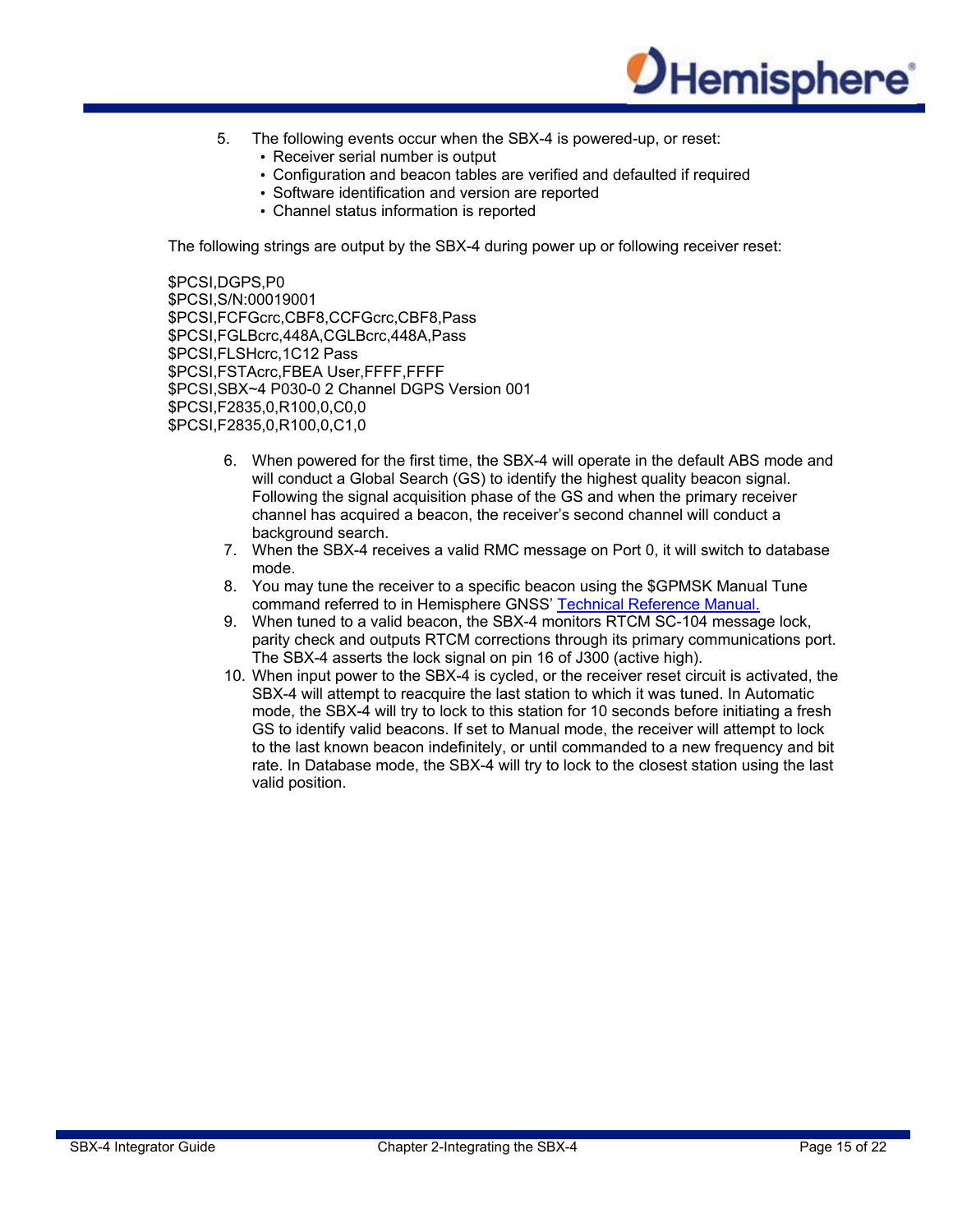# **Chapter 3: SBX-4 Operation**

Introduction

Beacon Information

Operating Modes

New SBX-4 Commands

Evaluating Performance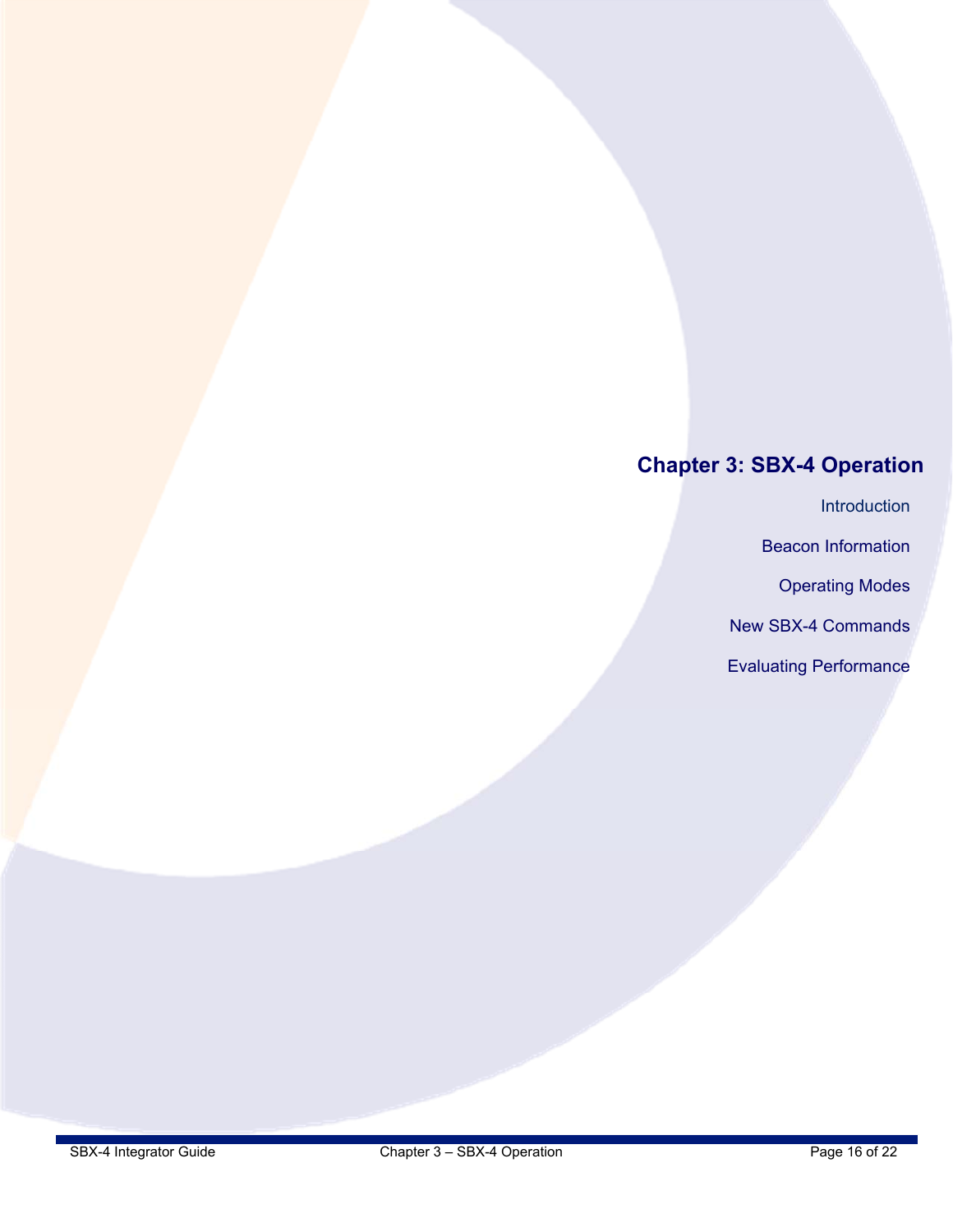# **Chapter 3: SBX-4 Operation**

#### **Introduction**

Many marine authorities, such as coast guards, have installed networks of radio beacons that broadcast DGPS corrections to users of this system. With the increasing utility of these networks for terrestrial applications, there is an increasing trend towards densifying networks inland.

The SBX-4 is able to operate in manual or automatic tuning mode, or using Database mode which will select the closest station in compliance with IEC 61108-4 standards. In Database mode, the receiver will search for the closest station based on its current location and distance to the internal list of station locations.

This chapter includes information on the following topics:

- Beacon information
- Operating modes
- Evaluating performance

#### **Beacon Information**

The International Association of Marine Aids to Navigation and Lighthouse Authorities (IALA) endeavors to maintain an accurate listing of DGPS radio beacons worldwide that is available on the Internet from their home page:

#### http://www.iala-aism.org/

This listing contains the following information regarding currently operating beacons and potential new sites:

- Station name
- Frequency
- MSK rate
- Location Transmitting ID
- Reference station ID
- Field Strength
- Operating notes

For detailed information on radio beacon transmissions, please refer to Hemisphere GNSS' Technical Reference Manual.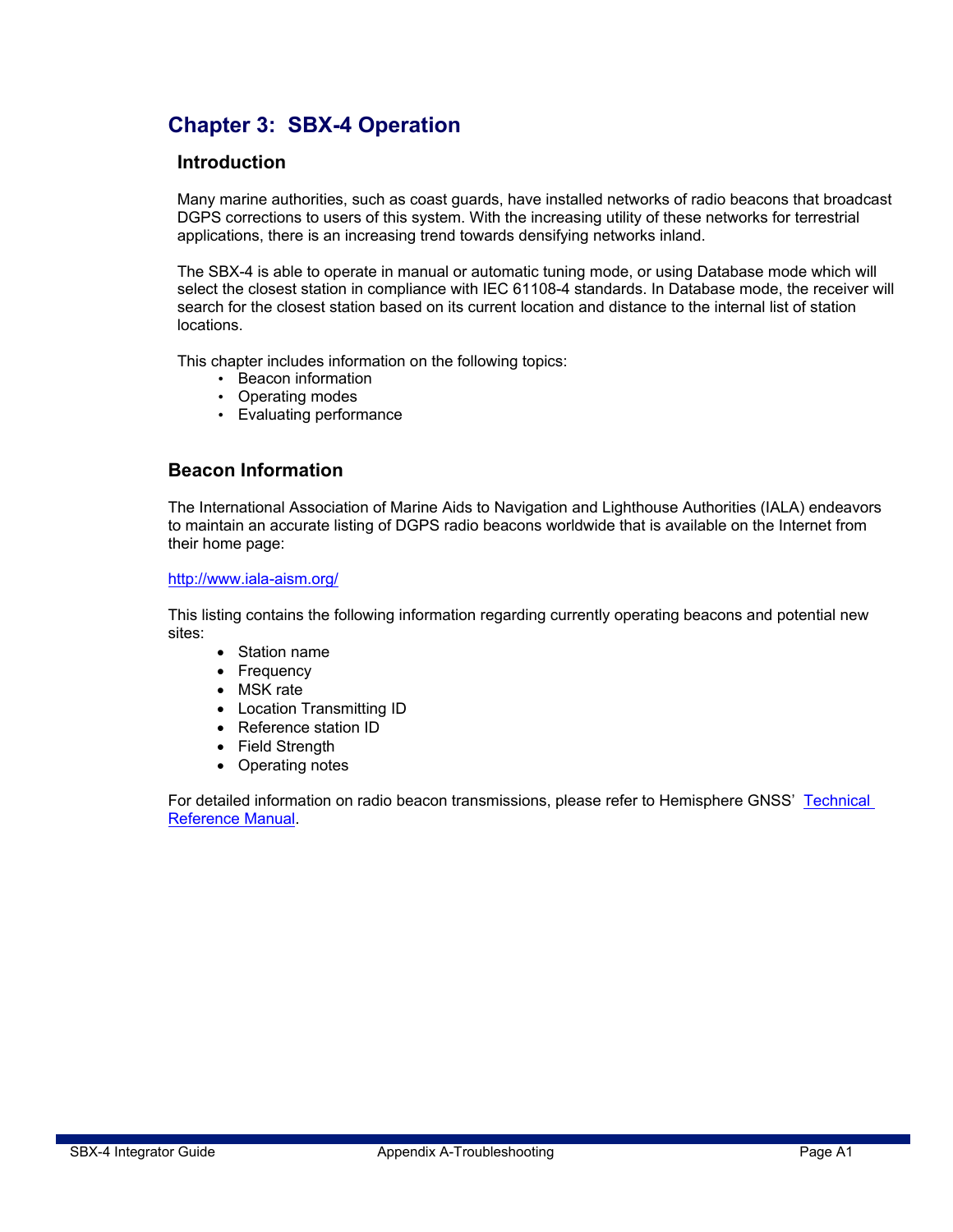#### **Operating Modes**

The SBX-4 may be operated in Automatic Beacon Search (ABS) mode, Manual Tune or Database mode. In ABS mode, the receiver will identify and tune to the station providing the strongest DGPS signal using two receiver channels. In Manual mode, you specify the frequency to which the receiver will tune. In Manual mode, only the primary receiver channel is used. In Database mode, the receiver will search for the closest station based on its current location and distance to the internal list of station locations.

Refer to Hemisphere GNSS' Technical Reference Manual Manual for commands relating to changing the operating mode and monitoring receiver performance.

#### **Automatic Beacon Search (ABS) Mode**

The SBX-4 beacon receiver operates in ABS mode by default, selecting and tuning to the most appropriate beacon without operator intervention. The SBX-4 uses its two independent channels to identify and lock to the best DGPS beacon.

ABS mode is ideal for navigation applications over considerable areas with various beacon stations available, eliminating the need for operator intervention when traveling from one beacon coverage zone to another.

#### **ABS Global Search**

When powered for the first time in ABS mode, the SBX-4 initiates a Global Search (GS), examining each available DGPS beacon frequency, and recording Signal Strength (SS) measurements in units of decibel micro volts to the Global Search Table. The receiver uses these measured values to compute an average SS, noise floor and to sort the frequencies in descending order of SS.

This initial phase of the GS takes approximately 3 to 4 seconds to scan all 84 beacon channels in the frequency band using both channels. Once scanned, and with SS numbers identified for each beacon channel, both receiver channels cooperatively examine the frequencies with the highest SS measurements, above the computed noise floor, to determine the station providing the strongest RTCM signal.

The receiver's primary channel locks to the first identified DGPS broadcast, while the second channel continues searching in the background for superior beacon signals. If no signal is available, the SBX-4 will initiate a fresh GS, continuing this cycle until it finds a valid beacon.

The secondary acquisition phase of the GS composes the remainder of the time required to acquire the beacon signal. The time required to acquire a beacon in ABS mode is dependent upon the signal quality of DGPS beacons in your area, and their relative strength to other non-DGPS beacon signals in the 283.5 to 325.0 kHz band.

As this frequency range is a navigation band, it is shared with other navigation aides such as nondirectional beacons used for aviation and marine navigation. Depending on the signals available, initial acquisition make take less than 15 seconds for a strong beacon station, from a cold start or up to a couple minutes if a beacon site is weak relative to other signals. During the acquisition phase, if bit errors occur due to a weak DGPS beacon signal or environmental noise occurs, the time to acquire may be longer.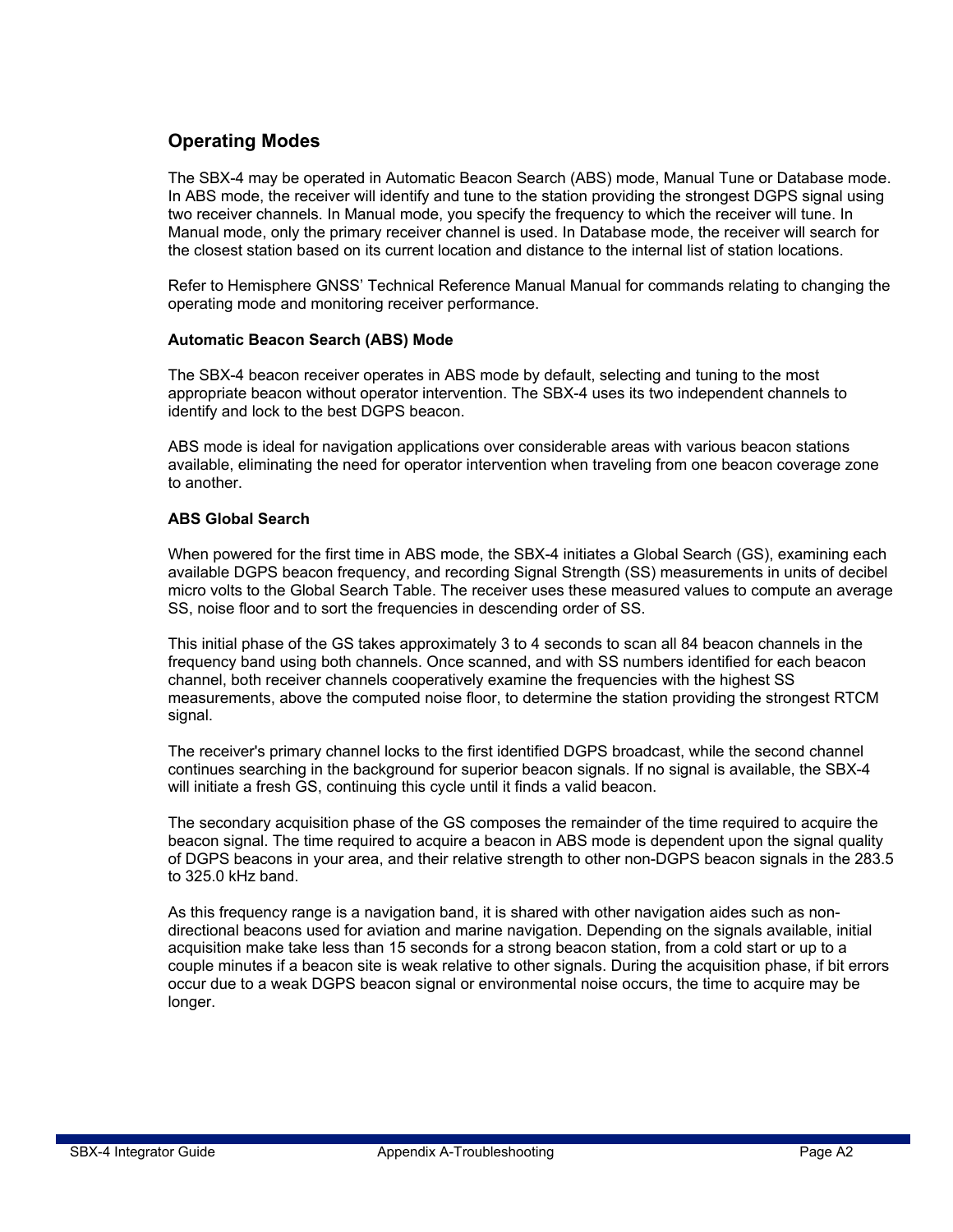#### **ABS Background Search**

During the Background Search, the second channel examines all frequencies at both the 100 and 200 bps MSK bit rates to identify beacons possessing superior signal quality. If a DGPS broadcast is identified that exhibits a 2 dB greater signal strength than that of the primary station, the receiver will automatically switch to this beacon. No loss of lock occurs on the primary station during the background scan process. If the secondary receiver channel finds a superior station, the main channel is instructed to tune to the new beacon.

The SBX-4 stores the current primary beacon in memory so that it is available upon subsequent powerup. You may force a new GS at any time using the \$PCSI,4<CR><LF> proprietary NMEA 0183 command defined in Hemisphere GNSS' Technical Reference Manual.

#### **Manual Mode**

In Full Manual Tune mode, you may specify a frequency and bit rate for the receiver to tune to or specify the frequency only, allowing the SBX-4 to identify the correct MSK bit rate automatically (Partial Manual Tune mode). Setting manual operation is discussed in Hemisphere GNSS' Technical Reference Manual, using the \$GPMSK NMEA 0183 command.

Acquisition of a beacon in manual tune mode is dependent upon the data rate of the station. In Full Manual Tune mode with an MSK rate of 200 bps, signal acquisition should occur within 5 seconds if no demodulation errors occur. Signal acquisition should occur within 10 seconds for a modulation rate of 100 bps provided that no demodulation errors occur.

Partial Manual Tune mode requires that the SBX-4 identify the correct MSK rate automatically. This automatic detection could result in signal acquisition rates of up to approximately 15 seconds.

#### **Database Mode**

This operating mode has been added to the SBX-4 in order to be compliant with the specification IEC 61108-4 for ship borne DGPS maritime radio beacon receiver equipment. The basic operation is outlined below.

- 1. The receiver will determine the 10 closest stations after receiving a valid RMC message on PORT 0. This list can be accessed using the command \$PCSI,3,2.
- 2. The primary channel tries to tune to the closest available station, using the frequency and bit rate specified in the station database.
- 3. The background channel tunes to the frequency of the closest station using an alternate bit rate.
- 4. The primary channel retunes to the alternate bit rate if lock is achieved on the background channel (with acceptable station health and WER).
- 5. The background channel continually searches for a closer station using the station database once a lock is achieved on the primary channel.
- 6. The primary channel will remain tuned to the same station unless one of the following occurs:
	- Word error rate (WER) drops below 10%
	- Station becomes unhealthy or unmonitored
	- Background channel finds a closer station
	- Position changes enough to affect station list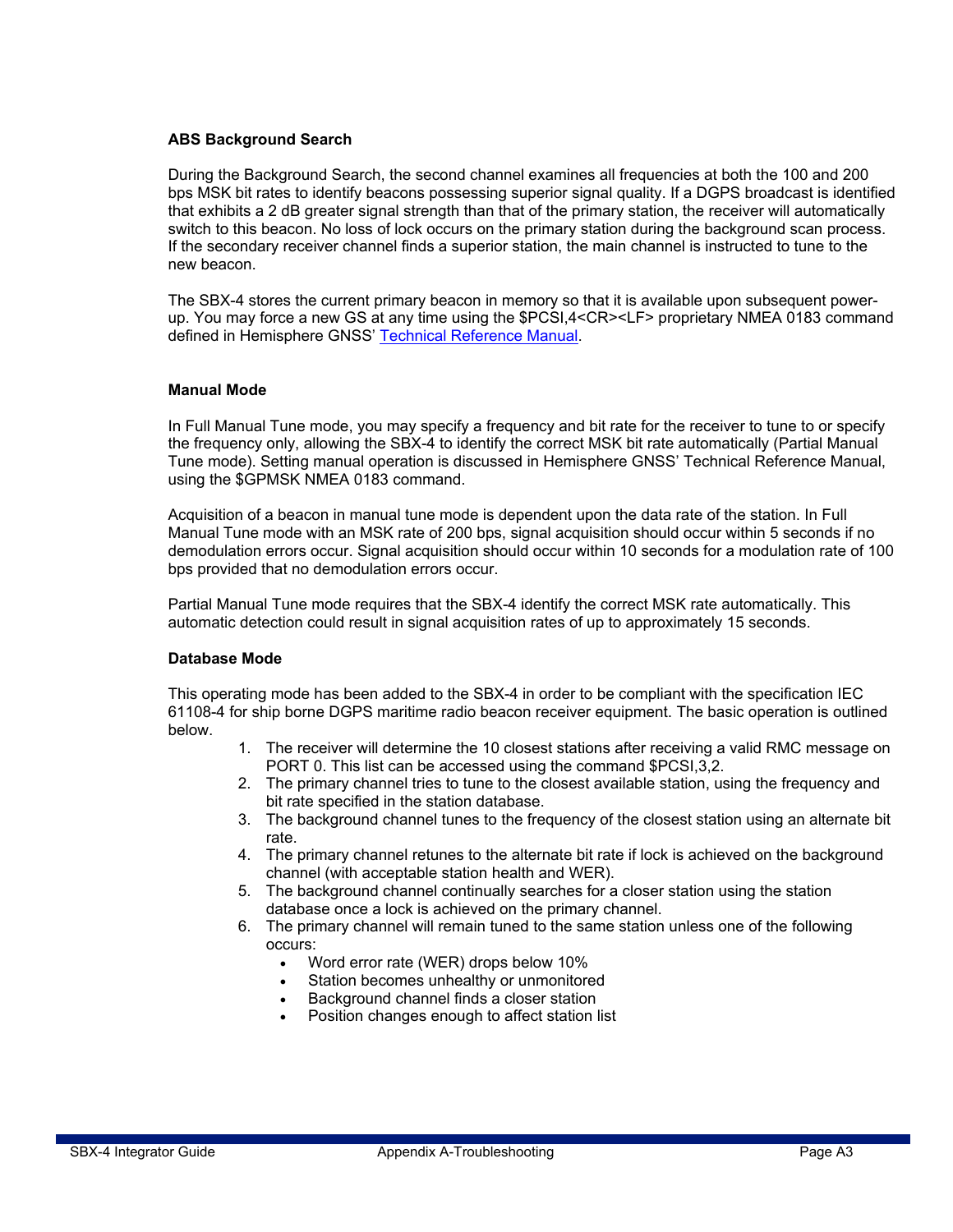#### **NEW SBX-4 Commands**

Database tune command: \$GPMSK,,D,,D<CR><LF> Display contents of station database: \$PCSI,3,3<CR><LF> Response: \$PCSI,3,3,IDref1,IDref2,StationID,name,freq,lat,long,datum,s tatus \$PCSI,3,3, ... \$PCSI,3,3, ... \$PCSI,3,3, ... Example: \$PCSI,3,3,0282,0283,0891,Level Island AK,2950,20554,- 24221,1,0 \$PCSI,3,3,0306,0307,0906,Sandspit BC,3000,19377,- 23991,1,0 \$PCSI,3,3,0278,0279,0889,Annette Is. AK,3230,20044,- 23951,1,0 \$PCSI,3,3,0300,0301,0909,Alert Bay BC,3090,18412,- 23099,1,0 \$PCSI,3,3,0302,0303,0908,Amphitrite Pt BC,3150,17806,- 22850,1,0 \$PCSI,3,3,0270,0271,0885,C. Mendocino CA,2920,14718,- 22641,1,0 \$PCSI,3,3,0272,0273,0886,Fort Stevens OR,2870,16817,- 22559,1,0 \$PCSI,3,3,0304,0305,0907,Richmond BC,3200,17903,- 22407,1,0 \$PCSI,3,3,0276,0277,0888,Whidbey Is. WA,3020,17587,- 22331,1,0...

- Latitude is scaled by  $364$  (+ indicates N, indicates S)
- Longitude is scaled by 182 (+ indicates E, indicates W)
- Datum: 1 (NAD83), 0 (WGS84)
- Status: 0 (operational, 1 (undefined), 2 (no information), 3 (do not use)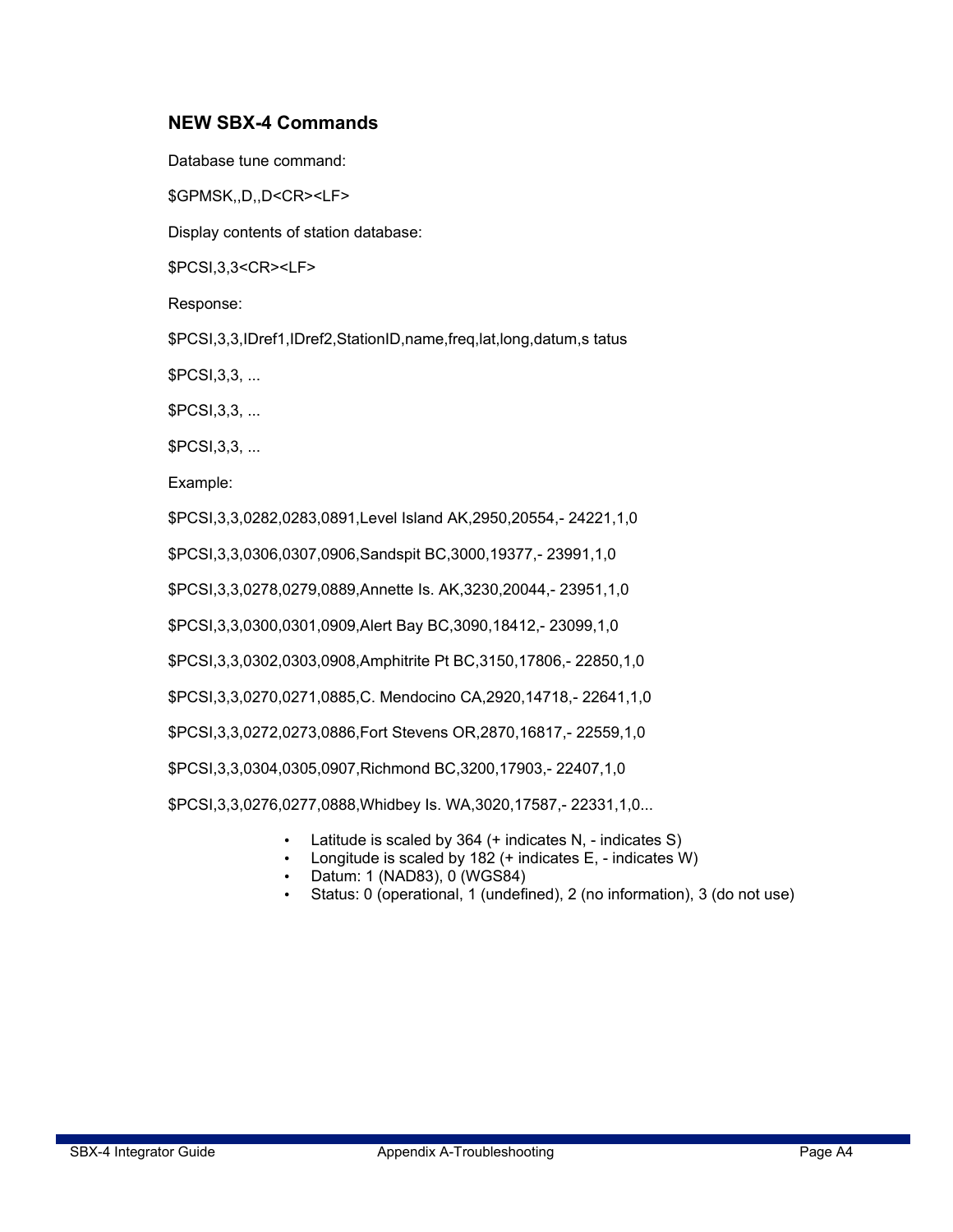Display list of 10 closest stations:

\$PCSI,3,2<CR><LF>

Response:

\$PCSI,3,2,StationID,name,freq,status,distance,*time,date*,health, WER

\$PCSI,3,2, ...

\$PCSI,3,2, ...

\$PCSI,3,2, ...

Example:

\$PCSI,3,2, 849,Polson MT,2870,0,210,0,0,-1,-1

\$PCSI,3,2, 848,Spokane WA,3160,0,250,0,0,-1,-1

\$PCSI,3,2, 907,Richmond BC,3200,0,356,0,0,-1,-1

\$PCSI,3,2, 888,Whidbey Is. WA,3020,0,363,0,0,-1,-1

\$PCSI,3,2, 887,Robinson Pt. WA,3230,0,383,0,0,-1,-1

\$PCSI,3,2, 874,Billings MT,3130,0,389,0,0,-1,-1

\$PCSI,3,2, 871,Appleton WA,3000,0,420,0,0,-1,-1

\$PCSI,3,2, 908,Amphitrite Pt BC,3150,0,448,0,0,-1,-1

\$PCSI,3,2, 886,Fort Stevens OR,2870,0,473,0,0,-1,-1

\$PCSI,3,2, 909,Alert Bay BC,3090,0,480,0,0,-1,-1

#### **Notes:**

- Distance is calculated in nautical miles
- The name field will display time/date of update for a station added by using information from an almanac message (in the format ddmmyy->time)
- The time and date fields have not yet been implemented and currently display 0
- Status: 0 (operational), 1 (undefined), 2 (no information), 3 (do not use)
- Health: -1 (not updated), 8 (undefined), 0-7 (valid range)
- WER: -1 (not updated), 0-100 (valid range) Status message: \$PCSI,1,1<CR><LF>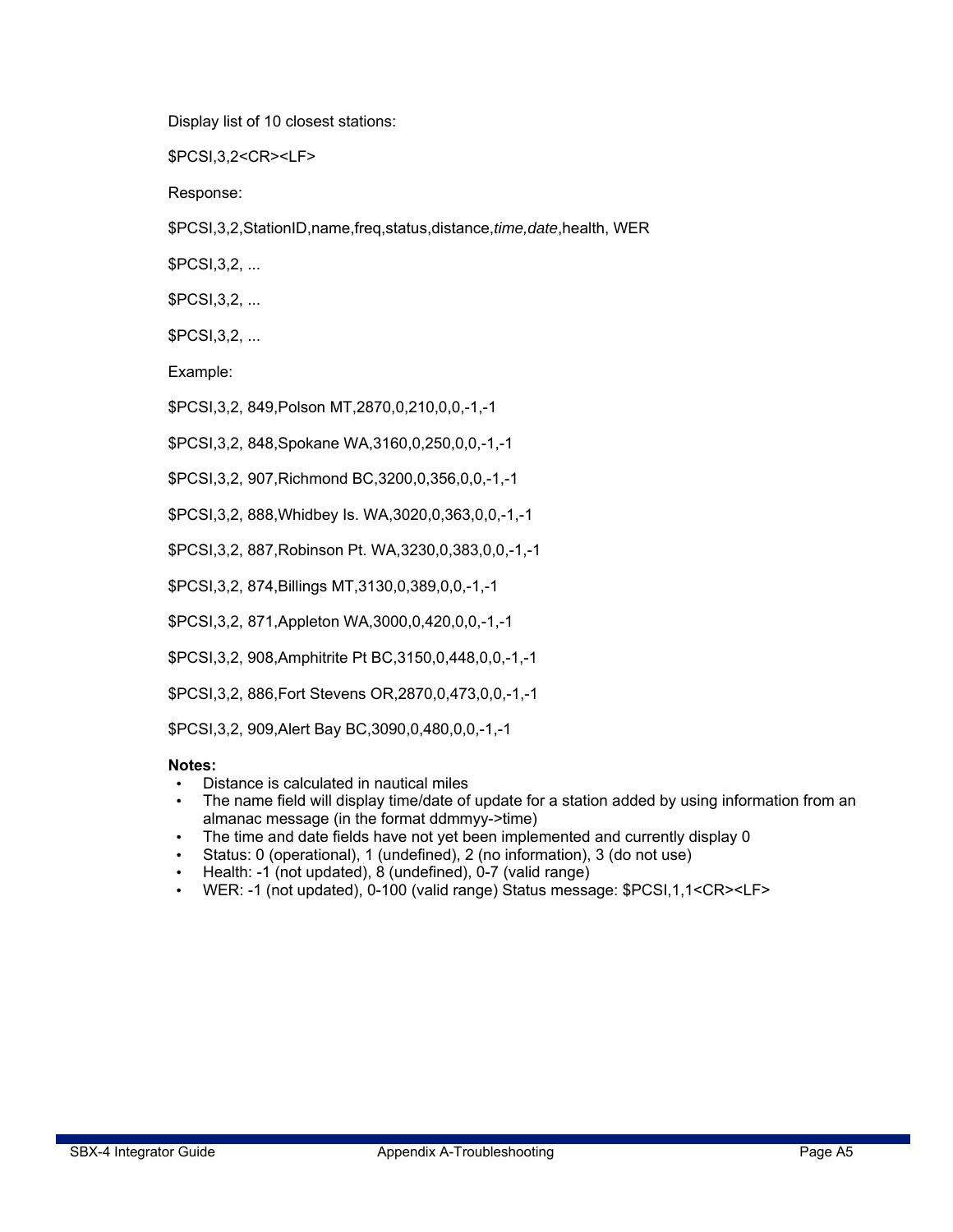Response:

\$PCSI,CS0,Pxxx- y.yyy,SN,fff.f,M,ddd,R,SS,SNR,MTP,**WER**,,ID,H,T,**G** 

Example:

\$PCSI,CS0,P030- 0.000,19001,313.0,D,100,D,18,8,80,**0**,63,0,1,**48** 

#### **Notes:**

- Tune modes are "**A**"uto, "**M**"anual and "**D**"atabase
- WER: percentage of bad 30-bit RTCM words in the last 25 words
- G: AGC gain in dB (0 to 48 db)
- ID: 1024 (undefined), 0-1023 (valid range)
- H: 8 (undefined) 0-7 (valid range)

#### **Evaluating Performance**

The SBX-4 calculates a Signal to Noise Ratio (SNR), measured in dB (Decibels), which indicates the receiver's performance. The SNR is height of the signal above the noise floor. The higher the SNR, the better your beacon receiver is demodulating the signal. By monitoring the SNR, you can determine the optimum location with respect to beacon reception. The SNR is available in the \$CRMSS NMEA message described in Hemisphere GNSS' Technical Reference Manual.

The SNR is also a function of the installation, as it may differ between locations, depending on the amount of local noise at each. The optimum antenna location will be the position where your average SNR is highest. You should turn on all accessories that you intend to use during normal operation to test the installation. If noise is affecting performance, try to find a better location with higher SNR.

Table 2-1 describes the general quality of reception as measured by the SNR reading of the SBX-4.

| <b>SNR</b> | <b>Reception Reading</b> | <b>Data Throughput</b>              |
|------------|--------------------------|-------------------------------------|
| > 25       | <b>Fxcellent</b>         | 100% data throughput                |
| 20 to 25   | Very good                | 100% data throughput                |
| 15 to 20   | Good                     | Good data throughput up to<br>100%  |
| 10 to 15   | Stable                   | Moderate to good data<br>throughput |
| 7 to 10    | Intermittent             | Low data throughput                 |
| < 7        | No lock                  | No data throughput                  |

#### **Table 2-1: SBX-4 Performance - SNR reading**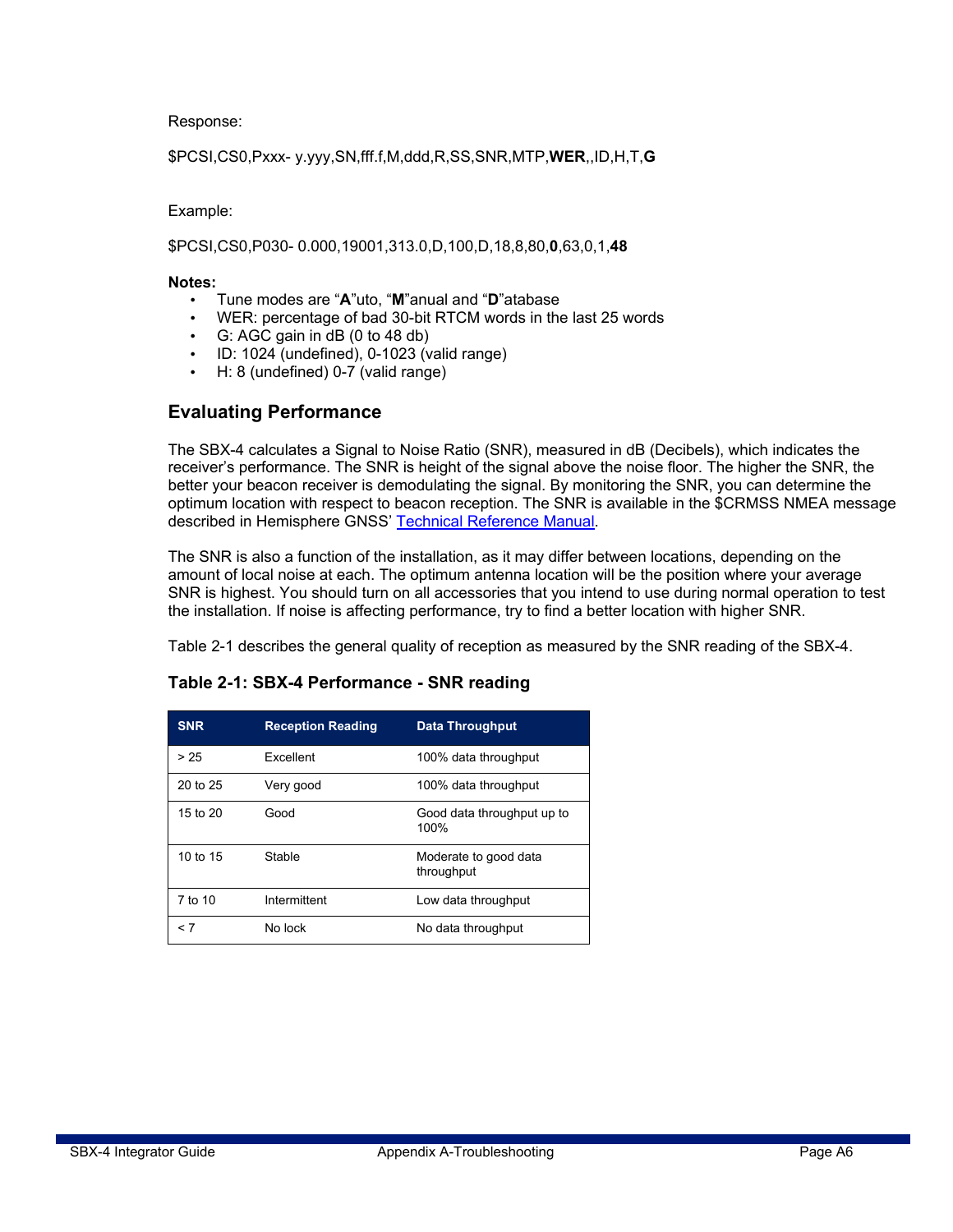**Appendix A: Troubleshooting**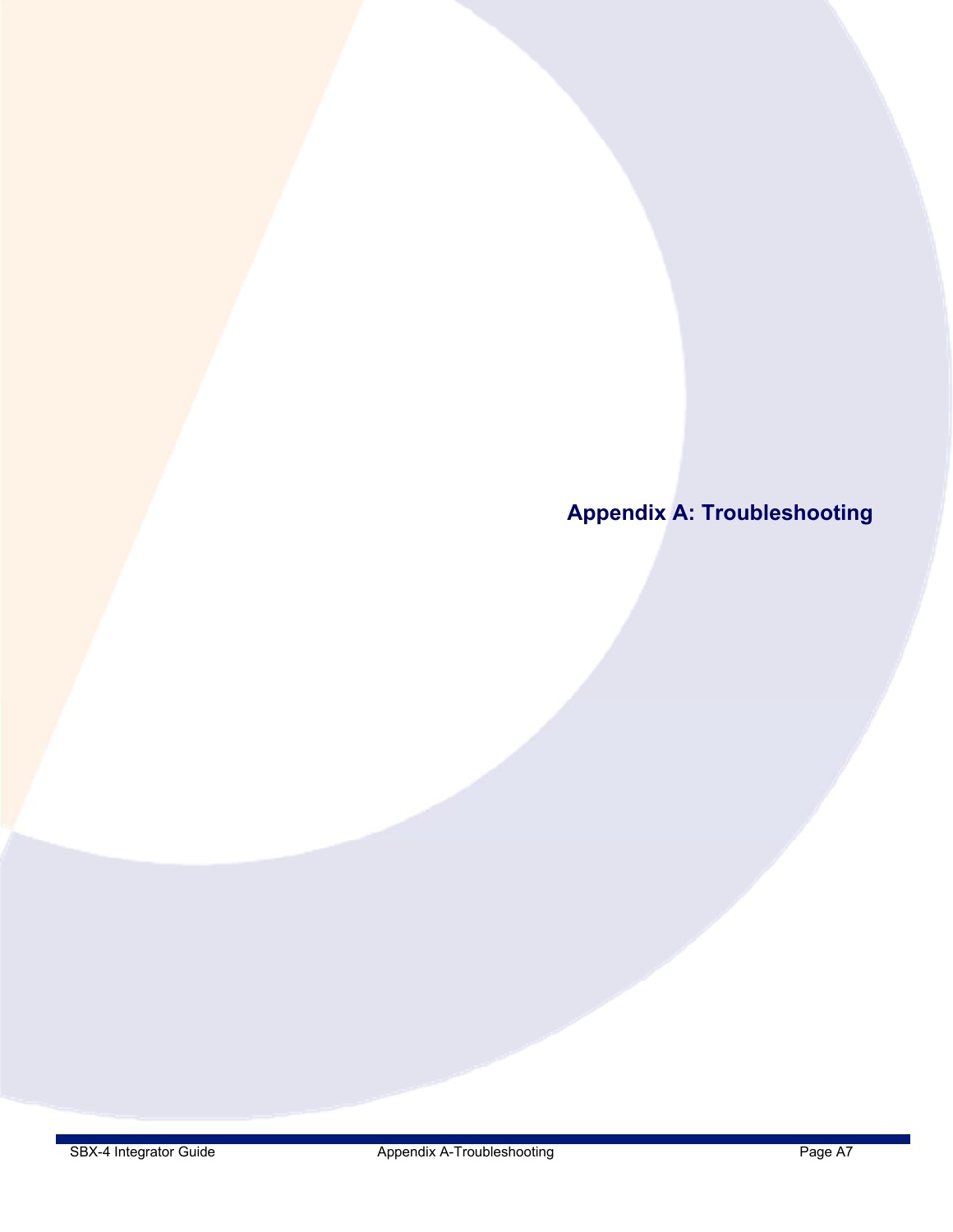

# **Appendix A: Troubleshooting**

Table A-1 provides troubleshooting for common SBX-4 problems.

#### **Table A-1: Troubleshooting**

| <b>Symptom</b>                  | <b>Possible solution</b>                                                                  |
|---------------------------------|-------------------------------------------------------------------------------------------|
| No data from SBX-4              | Check receiver power status (power LED<br>illuminated?)                                   |
|                                 | Verify that SBX-4 is locked to a valid<br>beacon (Lock LED illuminated)                   |
|                                 | Check integrity of power, antenna and<br>cable connections                                |
| Random data from<br>$SRX-4$     | Check transmitting beacon status                                                          |
|                                 | Verify baud rate of SBX-4 and<br>terminal device (SBX-4 default<br>baud rate = $4800$ bd) |
|                                 | Ensure pin 18 of J300 is tied high if Port<br>1 is not being used                         |
| Low SNR                         | Check integrity of antenna<br>connections                                                 |
|                                 | Check MBA-3 antenna ground                                                                |
|                                 | Select alternate antenna position                                                         |
| Database mode not<br>selectable | Ensure that the SBX-4 is receiving<br>valid RMC messages on Port 0                        |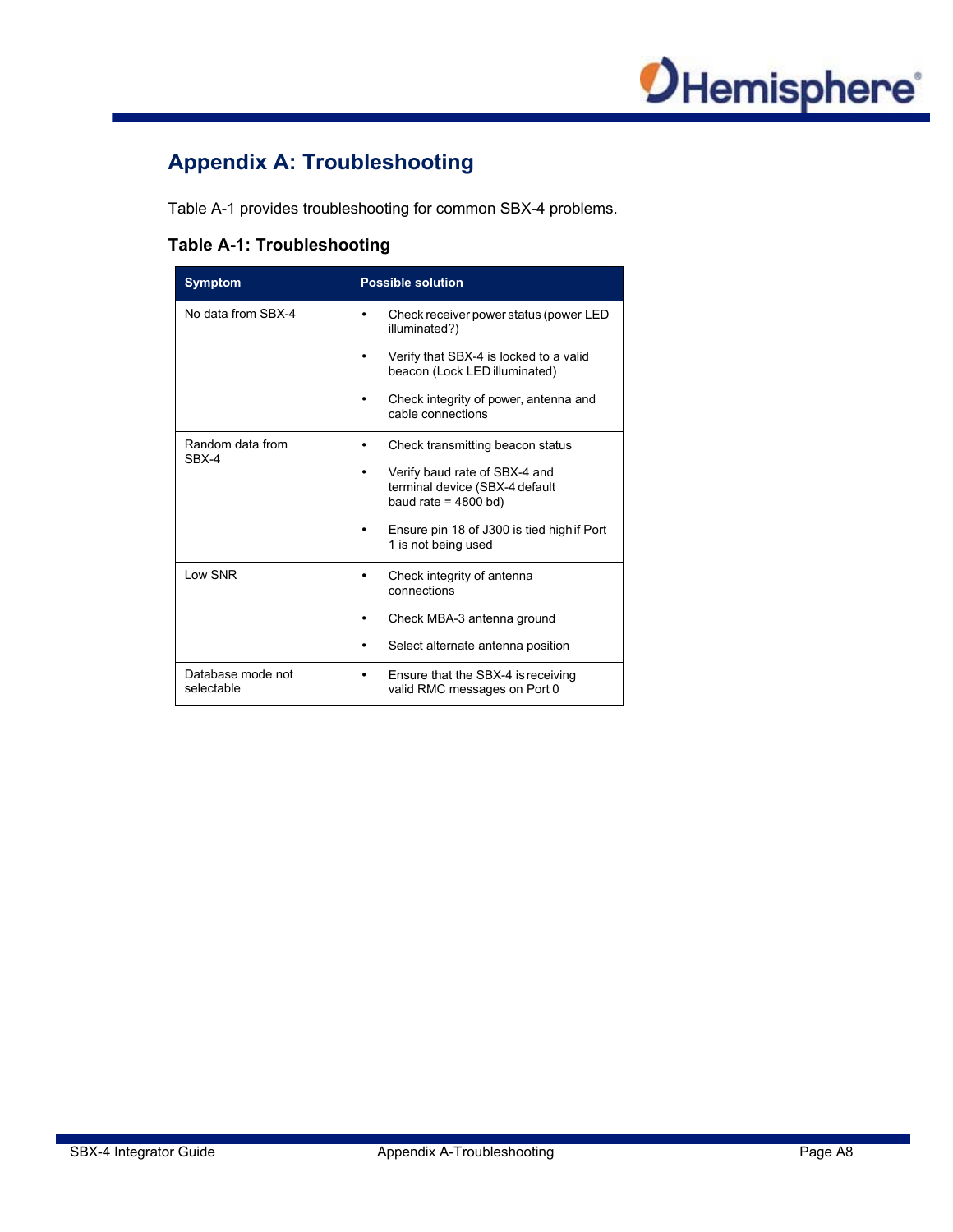

| <b>Symptom</b>                              | <b>Possible solution</b>                                                                              |  |
|---------------------------------------------|-------------------------------------------------------------------------------------------------------|--|
| No signal lock                              | Check antenna connections                                                                             |  |
|                                             | Verify MSK rate is set correctly or<br>choose Auto MSK rate (100, 200 or<br>Auto)                     |  |
|                                             | Verify frequency of transmitting<br>beacon or choose Auto Frequency<br>Mode                           |  |
|                                             | Check MBA-3 antenna                                                                                   |  |
|                                             | Verify SBX-4 antenna port output<br>voltage (5 VDC)                                                   |  |
|                                             | Verify 5 VDC across antenna cable<br>connector                                                        |  |
| No response to NMEA<br>commands and queries | Verify baud rate settings of<br>SBX-4 and terminal device<br>(SBX-4 default baud rate =<br>4800 bd)   |  |
|                                             | Verify communication parameter<br>settings (8 data bits - no parity - 1 stop<br>bit)                  |  |
|                                             | Check integrity of data cable<br>connections                                                          |  |
|                                             | Verify pin connectivity between<br>SBX-4 and terminal device                                          |  |
| Non-differential GPS                        | Verify SBX-4 lock status<br>٠                                                                         |  |
| output                                      | Verify matched SBX-4 output and<br>٠<br>GPS RTCM input baud rates                                     |  |
|                                             | Verify GPS receiver RTCM<br>$\bullet$<br>compatibility                                                |  |
|                                             | Verify GPS receiver DGPS<br>configuration                                                             |  |
|                                             | Verify pin connectivity between SBX-<br>4/Evaluation Module and GPS receiver                          |  |
|                                             | Verify communication parameter<br>settings (8 data bits - no parity - 1 stop<br>bit)                  |  |
|                                             | Verify communication levels of SBX-<br>4 and GPS receiver are matched<br>(HCMOS vs RS-232C vs RS-422) |  |
|                                             | Verify data cable connections                                                                         |  |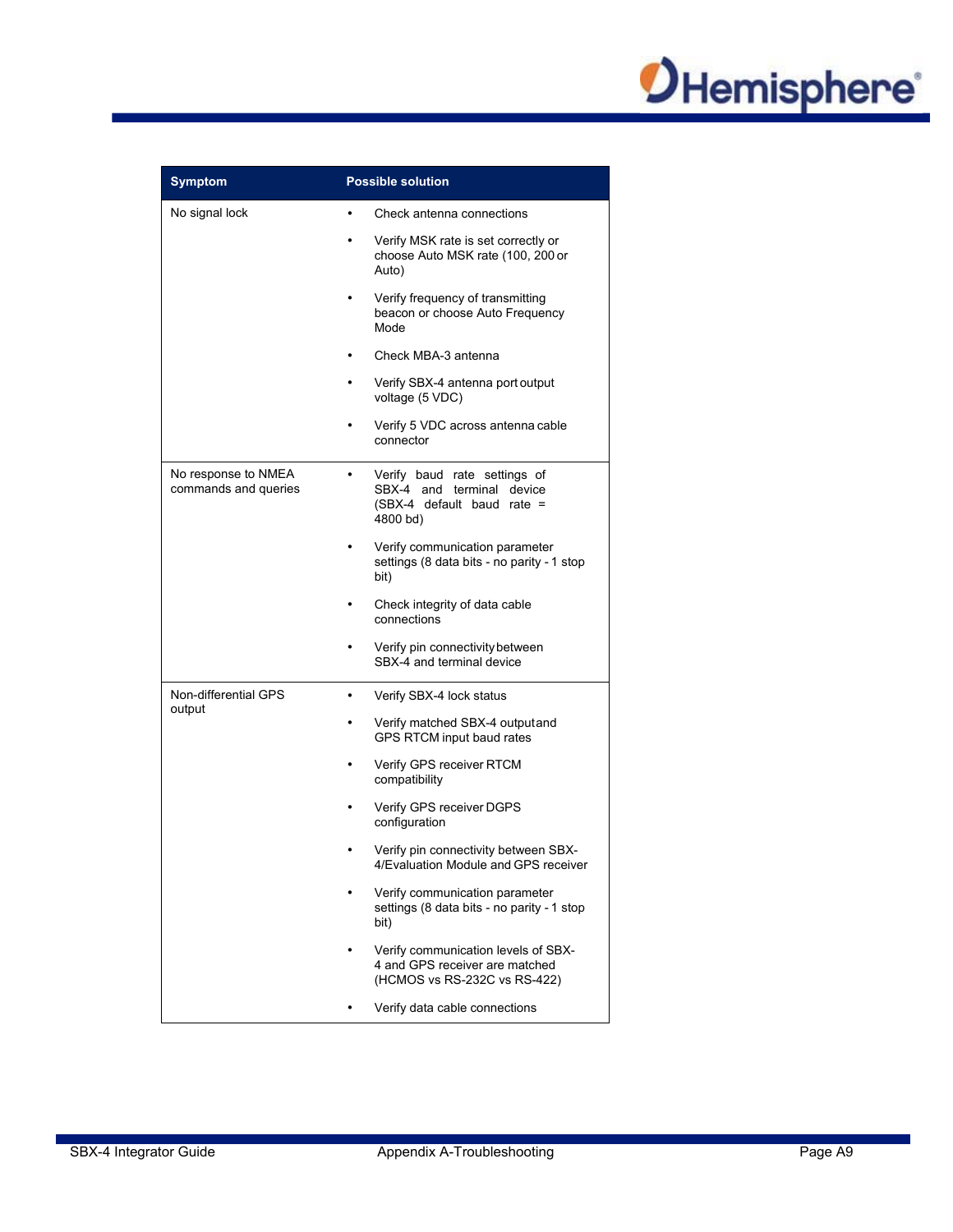**Appendix B: Technical Specifications**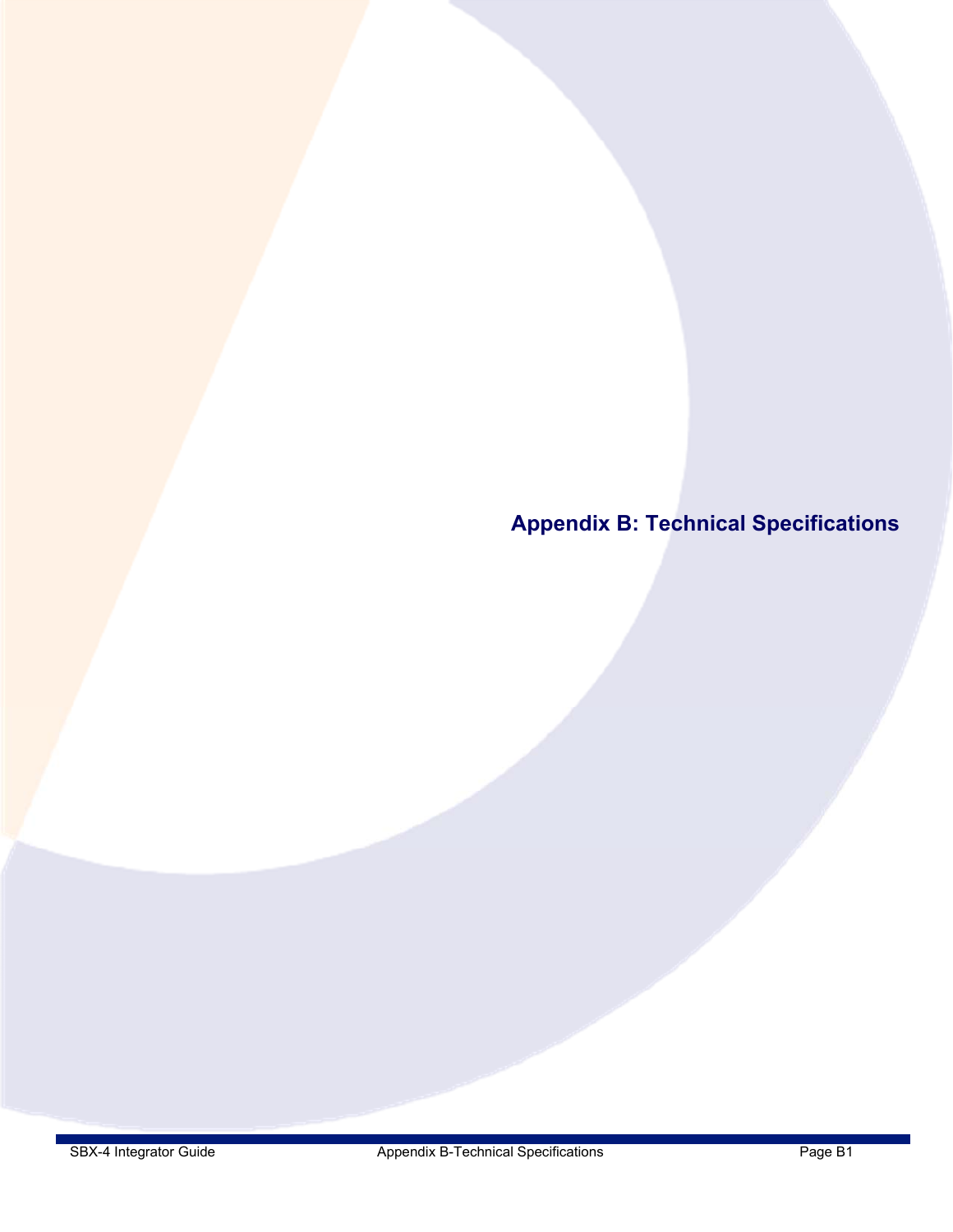

# **Appendix B: Technical Specifications**

#### **SBX-4 Specifications**

Tables B-1 to B-5 provide the SBX-4's operational, serial interface, power, mechanical and environmental specifications.

#### **Table B-1: Operational**

| <b>Item</b>                | <b>Specification</b>                               |
|----------------------------|----------------------------------------------------|
| Channels                   | 2-channel parallel tracking                        |
| Frequency range            | 283.5 - 325.0 kHz                                  |
| Channel spacing            | 500 Hz                                             |
| MSK bit rate               | 50, 100 and 200 bps                                |
| Operating modes            | Manual, automatic and database                     |
| Cold start time            | < 1 minute typical                                 |
| Re-acquisition time        | < 2 seconds typical                                |
| Demodulation               | Minimum shift key (MSK)                            |
| Sensitivity                | 2.5 microvolts/meter for 6 dB SNR @ 200<br>bps     |
| Out of band rejection      | 60 dB < 204 kHz and > 404 kHz                      |
| Spurious response          | $<$ -55 dB (0.1 MHz to 1.6 MHz)                    |
| Ripple (in-band)           | 3 dB                                               |
| Dynamic range              | 100dB                                              |
| Frequency offset           | $+/- 8$ Hz ( $\sim$ 27 ppm)                        |
| Adjacent channel rejection | 61 dB +/- 1 dB $@$ frequency center<br>$+/-400$ Hz |
| Antenna input impedance    | 50 Ohms                                            |
| Decoding                   | RTCM 6/8                                           |
| Frequency selection        | Manual or offset                                   |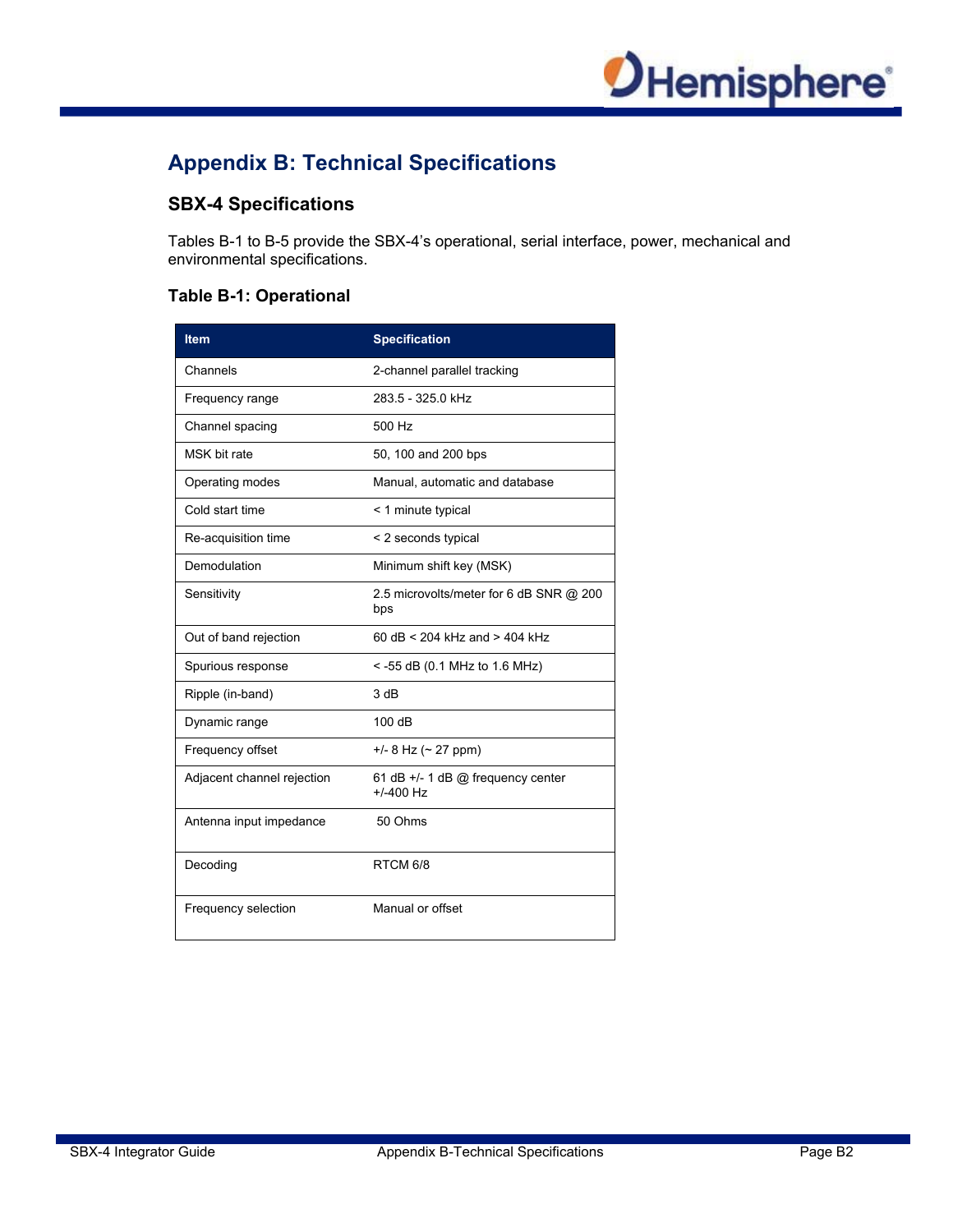

#### **Table B-2: Serial Interface**

| <b>Item</b>                          | <b>Specification</b>                       |
|--------------------------------------|--------------------------------------------|
| Serial ports                         | 2 full-duplex                              |
| Interface level                      | HCMOS, tracks input voltage                |
| Data connector                       | 2 x 12 0.1 in (.25 cm) header              |
| Data port baud rate                  | 4800, 9600, 19200, 38400 and<br>57600 baud |
| Correction input/ output<br>protocol | RTCM SC-104                                |
| Data input/output format             | <b>NMEA 0183</b>                           |

#### **Table B-3: Power**

| <b>Item</b>            | <b>Specification</b>              |
|------------------------|-----------------------------------|
| Input voltage          | 3.3 to 5.5 VDC                    |
| Power consumption      | $< 0.25$ W @ 3.3 VDC (no antenna) |
| Current consumption    | $<$ 70 mA @ 3.3 VDC (no antenna)  |
| Antenna voltage output | 5 VDC applied externally          |

#### **Table B-4: Mechanical**

| <b>Item</b>    | <b>Specification</b>                                                           |
|----------------|--------------------------------------------------------------------------------|
| Dimension      | 76.2 mm L x 50.8 mm W x 13.8 mm H (93.0 in L x 2.0<br>in $W \times 0.54$ in H) |
| Weight         | $30.0$ g $(1.1$ oz)                                                            |
| Connector J200 | $1 \times 4$ pin header, 2.54 mm (0.1 in) spacing                              |
| Connector J300 | $2 \times 12$ pin header, 2.54 mm (0.1 in) spacing                             |

#### **Table B-5: Environmental**

| <b>Item</b>           | <b>Specification</b>                                                    |
|-----------------------|-------------------------------------------------------------------------|
| Storage temperature   | $-30^\circ$ C to $+70^\circ$ C<br>$(-22^{\circ}$ F to $+158^{\circ}$ F) |
| Operating temperature | $-40^\circ$ C to $+80^\circ$ C<br>$(-40^{\circ}$ F to $+176^{\circ}$ F) |
| Humidity              | 95% non-condensing                                                      |
| <b>EMC</b>            | EN50081-4-2 ESD                                                         |
| Output                | 5 VDC applied externally                                                |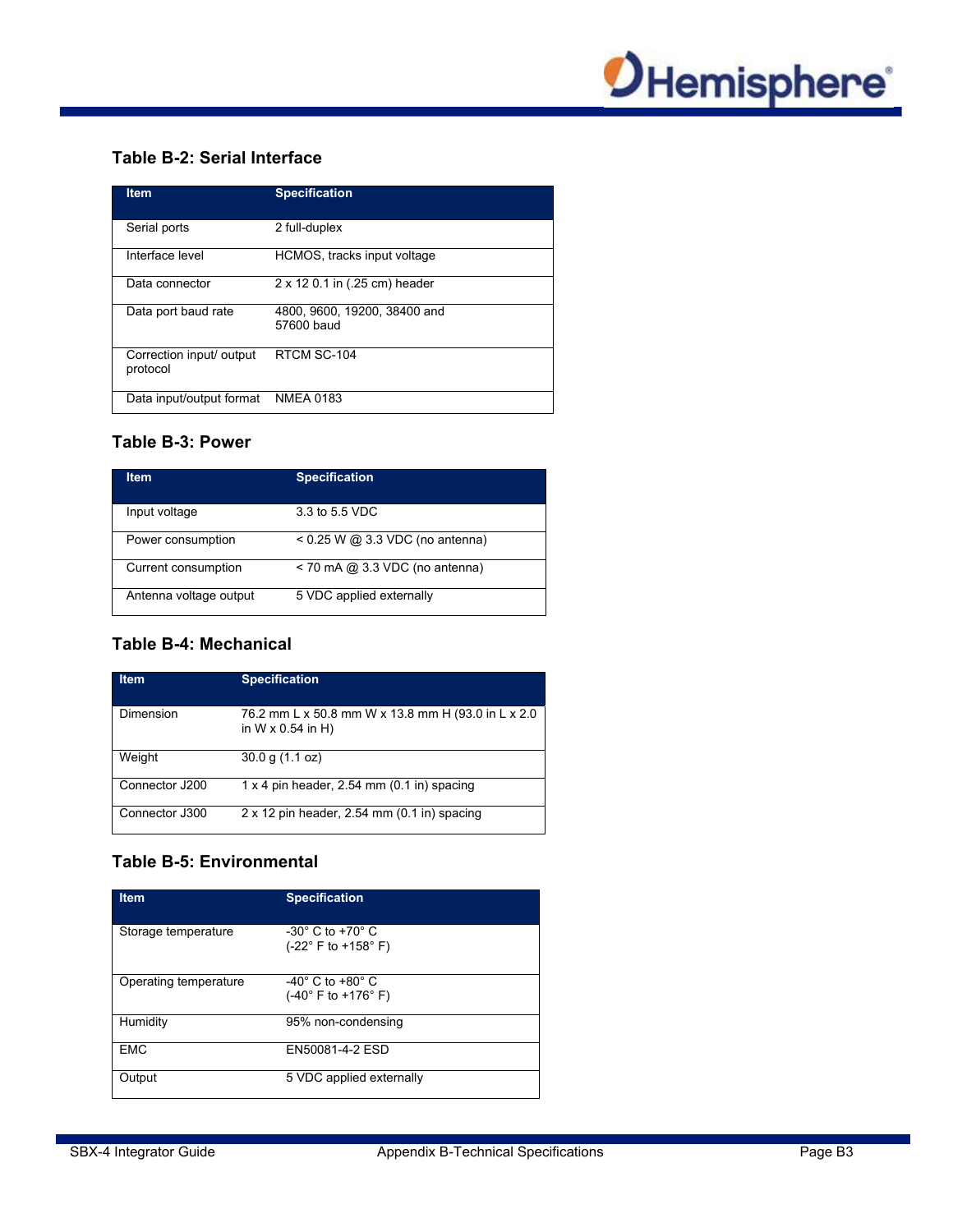#### **End User License Agreement**

**IMPORTANT** - This is an agreement (the "**Agreement**") between you, the end purchaser ("**Licensee**") and Hemisphere GNSS Inc. ("**Hemisphere**") which permits Licensee to use the<br>Hemisphere software (the "**Software**") that a that you understand this Agreement before installing or using the Software Update or using a Product.

In this agreement any product that has Software embedded in it at the time of sale to the Licensee shall be referred to as a "**Product**". As well, in this Agreement, the use of a Product shall be deemed to be use of the Software which is embedded in the Product.

BY INSTALLING OR USING THE SOFTWARE UPDATE OR THE PRODUCT, LICENSEE THEREBY AGREES TO BE LEGALLY BOUND BY THE TERMS OF THIS AGREEMENT. IF YOU DO NOT AGREE TO THESE TERMS, (I) DO NOT INSTALL OR USE THE SOFTWARE, AND (II) IF YOU ARE INSTALLING AN UPDATE TO THE SOFTWARE, DO NOT INSTALL THE UPDATE AND PROMPTLY DESTROY IT.

HEMISPHERE PROVIDES LIMITED WARRANTIES IN RELATION TO THE SOFTWARE. AS WELL, THOSE WHO USE THE EMBEDDED SOFTWARE DO SO AT THEIR OWN RISK. YOU SHOULD UNDERSTAND THE IMPORTANCE OF THESE AND OTHER LIMITATIONS SET OUT IN THIS AGREEMENT BEFORE INSTALLING OR USING THE SOFTWARE OR THE PRODUCT.

- 1. **LICENSE**. Hemisphere hereby grants to Licensee a non-transferable and non-exclusive license to use the Software as embedded in a Product and all Updates (collectively the "**Software**"), solely in binary executable form.
- 2. **RESTRICTIONS ON USE**. Licensee agrees that Licensee and its employees will not directly or indirectly, in any manner whatsoever:
	- install or use more copies of the Software than the number of copies that have been licensed;
	- b. use or install the Software in connection with any product other than the Product the Software was intended to be used or installed on as set out in the documentation that accompanies the Software.
	- c. copy any of the Software or any written materials for any purpose except as part of Licensee's normal backup processes;
	- modify or create derivative works based on the Software:
	- e. sub‐license, rent, lease, loan or distribute the Software;
	- permit any third party to use the Software;
	- g. use or operate Product for the benefit of any third party in any type of service outsourcing, application service, provider service or service bureau capacity;
	- reverse engineer, decompile or disassemble the Software or otherwise reduce it to a human perceivable form;
	- Assign this Agreement or sell or otherwise transfer the Software to any other party except as part of the sale or transfer of the whole Product.
- 3. **UPDATES**. At Hemisphere's discretion Hemisphere may make Updates available to Licensee. An update ("**Update**") means any update to the Software that is made available to Licensee including error corrections, enhancements and other modifications. Licensee may access, download and install Updates during the Warranty Period only. All Updates that Licensee downloads, installs or uses shall be deemed to be Software and subject to this Agreement. Hemisphere reserves the right to modify the Product without any obligation to notify, supply or install any improvements or alterations to existing Software.
- 4. SUPPORT. Hemisphere may make available directly or through its authorized dealers telephone and email support for the Software. Contact Hemisphere to find the authorized dealer near you. As well, Hemisphere may make available user and technical documentation regarding the Software. Hemisphere reserves the right to reduce and limit access to such support at anytime.
- 5. **BACKUPS AND RECOVERY.** Licensee shall back-up all data used, created or stored by the Software on a regular basis as necessary to enable proper recovery of the data and related systems and processes in the event of a malfunction in the Software or any loss or corruption of data caused by the Software. Licensee shall assume all risks of loss or damage for any failure to comply with the foregoing.
- 6. **OWNERSHIP.** Hemisphere and its suppliers own all rights, title and interest in and to the Software and related materials, including all intellectual property rights. The Software is licensed to Licensee, not sold.
- 7. TRADEMARKS. "Hemisphere GNSS", "Crescent", "Eclipse" and the associated logos<br>are trademarks of Hemisphere. Other trademarks are the property of their respective owners. Licensee may not use any of these trademarks with owners.
- 8. **LIMITED WARRANTY**. Hemisphere warrants solely to the Licensee, subject to the exclusions and procedures set forth herein below, that for a period of one (1) year from the original date of purchase of the Product in which it is embedded (the "Warranty Period"), the Software, under normal use and maintenance, will conform in all material respects<br>to the documentation provided with the Softwar performance or delivery, or for the balance of the original Warranty Period, whichever is greater, that the Update, under normal use and maintenance, will conform in all material respects to the documentation provided with the Update and any media will be free of defects in materials and workmanship. Notwithstanding the foregoing, Hemisphere does not warrant that the Software will meet Licensee's requirements or that its operation will be error free.
- 9. **WARRANTY EXCLUSIONS**. The warranty set forth in Section (8) will not apply to any deficiencies caused by (a) the Product not being used as described in the documentation supplied to Licensee, (b) the Software having been altered, modified or converted in any way by anyone other than Hemisphere approved by Hemisphere, (c) any malfunction of<br>Licensee's equipment or other software, or (d) dam neglect other than that caused by Hemisphere. Hemisphere GNSS does not warrant or guarantee the precision or accuracy of positions obtained when using the Software (whether standalone or embedded in a Product). The Product and the Software is not intended and should not be used as the primary means of navigation or for use in safety of life applications. The potential lpositioning and navigation accuracy obtainable with the Software as stated in the Product or Software documentation serves to provide only an estimate of achievable accuracy based on specifications provided by the US Department of Defense for GPS positioning and DGPS service provider performance specifications, where applicable.
- 10. **WARRANTY DISCLAIMER.** EXCEPT AS EXPRESSLY SET OUT IN THIS AGREEMENT, HEMISPHERE MAKES NO REPRESENTATION, WARRANTY OR CONDITION OF ANY KIND TO LICENSEE, WHETHER VERBAL OR WRITTEN AND HEREBY DISCLAIMS ALL REPRESENTATIONS, WARRANTIES AND CONDITIONS OF ANY KIND INCLUDING FITNESS FOR A PARTICULAR PURPOSE, MERCHANTABILITY, ACCURACY, RELIABILITY OR THAT THE USE OF THE SOFTWARE WILL BE UNINTERRUPTED OR ERROR‐FREE AND HEREBY DISCLAIMS ALL REPRESENTATIONS, WARRANTIES AND CONDITIONS ARISING AS A RESULT OF CUSTOM, USAGE OR TRADE AND THOSE ARISING UNDER STATUTE.
- 11. **LIMITS ON WARRANTY DISCLAIMER.** Some jurisdictions do not allow the exclusion of implied warranties or conditions, so some of the above exclusions may not apply to Licensee. In that case, any implied warranties or conditions which would then otherwise arise will be limited in duration to ninety (90) days from the date of the license of the license of the license of the license of the Software or the purchase of the Product. The warranties given herein give Licensee specific legal rights and Licensee may have other rights which may vary from jurisdiction to jurisdiction.
- 12. **CHANGE TO WARRANTY.**No employee or agent of Hemisphere is authorized to change the warranty provided or the limitation or disclaimer of warranty provisions. All such changes will only be effective if pursuant to a separate agreement signed by senior officers of the respective parties.
- 13. **WARRANTY CLAIM.** In the event Licensee has a warranty claim Licensee must first check for and install all Updates that are made available. The warranty will not otherwise be honored. Proof of purchase may be required. Hemisphere does not honor claims asserted after the end of the Warranty Period.
- 14. **LICENSEE REMEDIES.** In all cases which involve a failure of the Software to conform in any material respect to the documentation during the Warranty Period or a breach of a warranty, Hemisphere's sole obligation and liability, and Licensee's sole and exclusive remedy, is for Hemisphere, at Hemisphere's option, to (a) repair the Software, (b) replace the Software with software conforming to the documentation, or (c) if Hemisphere is unable, on a reasonable commercial basis, to repair the Software or to replace the Software with conforming software within ninety (90) days, to terminate this Agreement and thereafter Licensee shall cease using the Software. Hemisphere will also issue a refund for the price paid by Licensee less an amount on account of amortization, calculated on a straight-line basis over a deemed useful life of three (3) years.
- 15. LIMITATION OF LIABILITY. IN NO EVENT WILL HEMISPHERE BE LIABLE TO LICENSEE FOR ANY INCIDENTAL, CONSEQUENTIAL, SPECIAL OR INDIRECT DAMAGES INCLUDING ARISING IN RELATION TO ANY LOSS OF DATA,INCOME, REVENUE, GOODWILL OR ANTICIPATED SAVINGS EVEN IF HEMISPHERE HAS BEEN INFORMED OFTHE POSSIBILITY OF SUCH LOSS OR<br>DAMAGE. FURTHER, IN NO EVENT WILL HEMISPHERE'S TOTAL CUMULATIVE LIABIL PAID BY LICENSEE TO HEMISPHERE TO PURCHASE THE PRODUCT. THIS LIMITATION AND EXCLUSION APPLIES IRRESPECTIVE OF THE CAUSE OF ACTION, INCLUDING BUT NOT LIMITED TO BREACH OF CONTRACT, NEGLIGENCE, STRICT LIABILITY, TORT, BREACH OF WARRANTY, MISREPRESENTATION OR ANY OTHER LEGAL THEORY AND WILL SURVIVE A FUNDAMENTAL BREACH.
- 16. LIMITS ON LIMITATION OF LIABILITY. Some jurisdictions do not allow for the limitation or exclusion of liability for incidental or consequential damages, so the above limitation or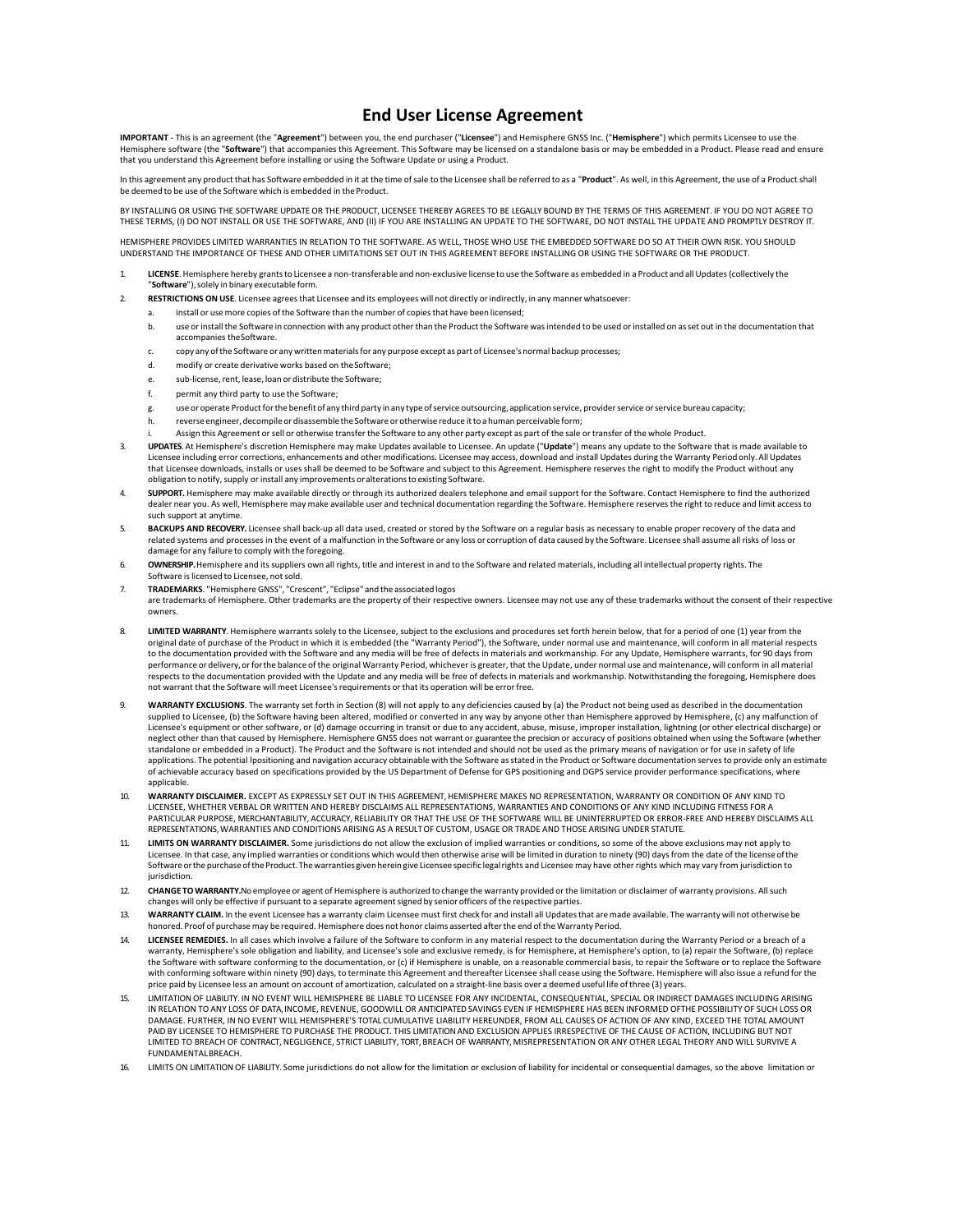exclusion may not apply to Licensee and Licensee may also have other legal rights which may vary from jurisdiction to jurisdiction.

- 17. BASIS OF BARGAIN. Licensee agrees and acknowledges that Hemisphere has set its prices and the parties have entered into this Agreement in reliance on the limited warranties, warranty disclaimers and limitations of liability set forth herein, that the same reflect an agreed‐to allocation of risk between the parties (including the risk that a remedy may fail of its essential purpose and cause consequential loss), and that the same forms an essential basis of the bargain between the parties. Licensee agrees and acknowledges that Hemisphere would not have been able to sell the Product at the amount charged on an economic basis without such limitations.
- 18. PROPRIETARY RIGHTS INDEMNITY. Hemisphere shall indemnify, defend and hold harmless Licensee from and against any and all actions, claims, demands, proceedings, liabilities, direct damages, judgments, settlements, fines, penalties, costs and expenses, including royalties and attorneys' fees and related costs, in connection with or arising out of any actual infringement of any third party patent, copyright or other intellectual property right by the Software or by its use, in accordance with this Agreement and documentation, PROVIDED THAT: (a) Hemisphere has the right to assume full control over any action, claim, demand or proceeding, (b) Licensee shall promptly notify Hemisphere of any such action, claim, demand, or proceeding, and (c) Licensee shall give Hemisphere such reasonable assistance and tangible material as is reasonably available to Licensee for the defense of the action, claim, demand or proceeding. Licensee shall not settle or compromise any of same for which Hemisphere has agreed to assume responsibility without Hemisphere's prior written consent. Licensee may, at its sole cost and expense, retain separate counsel from the counsel utilized or retained by Hemisphere.
- 19. INFRINGEMENT. If use of the Software may be enjoined due to a claim of infringement by a third party then, at its sole discretion and expense, Hemisphere may do one of the following: (a) negotiate a license or other agreement so that the Product is no longer subject to such a potential claim, (b) modify the Product so that it becomes non‐ infringing, provided such modification can be accomplished without materially affecting the performance and functionality of the Product, (c) replace the Software, or the Product, with non‐infringing software, or product, of equal or better performance and quality, or (d) if none of the foregoing can be done on a commercially reasonable basis, terminate this license and Licensee shall stop using the Product and Hemisphere shall refund the price paid by Licensee less an amount on account of amortization, calculated on a straight‐line basis over a deemed useful life of three (3) years.

The foregoing sets out the entire liability of Hemisphere and the sole obligations of Hemisphere to Licensee in respect of any claim that the Software or its use infringes any third party rights.

- 20. INDEMNIFICATION. Except in relation to an infringement action, Licensee shall indemnify and hold Hemisphere harmless from any and all claims, damages, losses, liabilities, costs and expenses (including reasonable fees of lawyers and other professionals) arising out of or in connection with Licensee's use of the Product, whether direct or indirect, including without limiting the foregoing, loss of data, loss of profit or business interruption. TERMINATION. Licensee may terminate this Agreement at any time without cause. Hemisphere may terminate this Agreement on 30 days notice to Licensee if Licensee fails to materially comply with each provision of this Agreement unless such default is cured within the 30 days. Any such termination by a party shall be in addition to and without prejudice to such rights and remedies as may be available, including injunction and other equitable remedies. Upon receipt by Licensee of written notice of termination from Hemisphere or termination by Licensee, Licensee shall at the end of any notice period (a) cease using the Software; and (b) return to Hemisphere (or destroy and provide a certificate of a Senior Officer attesting to such destruction) the Software and all related material and<br>any magneticor optical media provided to L Agreement for any reason.
- 21. **EXPORT RESTRICTIONS**. Licensee agrees that Licensee will comply with all export control legislation of Canada, the United States, Australia and any other applicable country's laws and regulations, whether under the Arms Export Control Act, the International Traffic in Arms Regulations, the Export Administration Regulations, the regulations of the United States Departments of Commerce, State, and Treasury, or otherwise as well as the export control legislation of all other countries.
- 22. **PRODUCT COMPONENTS.** The Product may contain third party components. Those third party components may be subject to additional terms and conditions. Licensee is required to agree to those terms and conditions in order to use the Product.
- 23. **FORCE MAJEURE EVENT.** Neither party will have the right to claim damages as a result of the other's inability to perform or any delay in performance due to unforeseeable circumstances beyond its reasonable control, such as labor disputes, strikes, lockouts, war, riot, insurrection, epidemic, Internet virus attack, Internet failure, supplier failure, act of God, or governmental action not the fault of the non‐performing party.
- 24. **FORUM FOR DISPUTES**. The parties agree that the courts located in Calgary, Alberta, Canada and the courts of appeal there from will have exclusive jurisdiction to resolve any disputes between Licensee and Hemisphere concerning this Agreement or Licensee's use or inability to use the Software and the parties hereby irrevocably agree to attorn to the jurisdiction of those courts. Notwithstanding the foregoing, either party may apply to any court of competent jurisdiction for injunctive relief.
- 25. **APPLICABLE LAW**. This Agreement shall be governed by the laws of the Province of Alberta, Canada, exclusive of any of its choice of law and conflicts of law jurisprudence.
- 26. **CISG.** The United Nations Convention on Contracts for the International Sale of Goods will not apply tothis Agreement or any transaction hereunder.
- 27. **GENERAL.** This is the entire agreement between Licensee and Hemisphere relating to the Product and Licensee's use of the same, and supersedes all prior, collateral or contemporaneous oral or written representations, warranties or agreements regarding the same. No amendment to or modification of this Agreement will be binding unless in writing and signed by duly authorized representatives of the parties. Any and all terms and conditions set out in any correspondence between the parties or set out in a purchase order which are different from or in addition to the terms and conditions set forth herein, shall have no application and no written notice of same shall be required. In the event that one or more of the provisions of this Agreement is found to be illegal or unenforceable, this Agreement shall not be rendered inoperative but the remaining provisions shall continue in full force and effect.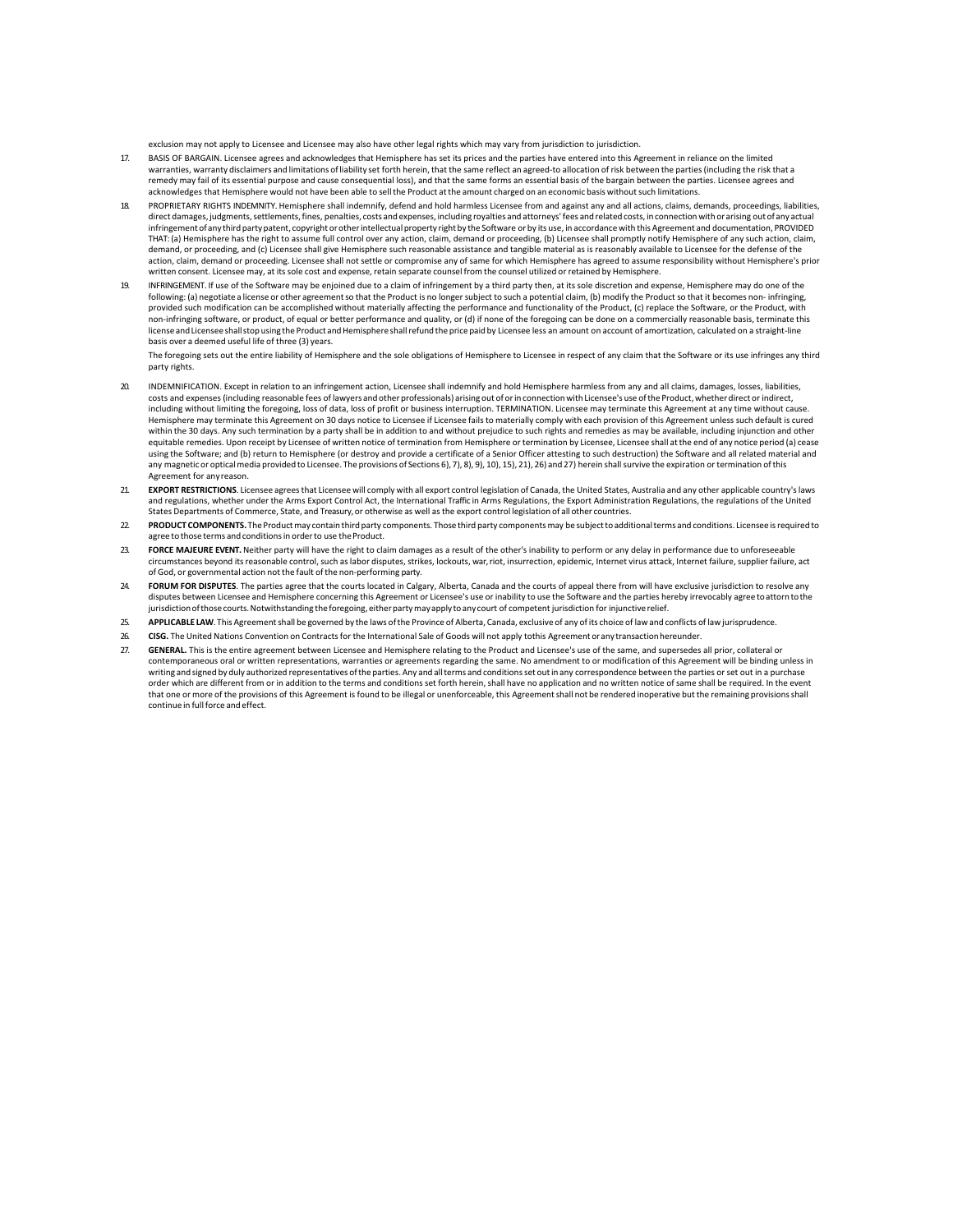#### **Warranty Notice**

**COVERED PRODUCTS:** This warranty covers all products manufactured by Hemisphere GNSS and purchased by the end purchaser (the "Products"), unless otherwise specifically and expressly agreed in writing by Hemisphere GNSS.

**LIMITED WARRANTY:** Hemisphere GNSS warrants solely to the end purchaser of the Products, subject to the exclusions and procedures set forth below, that the Products sold to such end purchaser and its internal components shall be free, under normal use and maintenance, from defects in materials, and workmanship and will substantially conform to Hemisphere GNSS's applicable specifications for the Product, for a period of 12 months from delivery of such Product to such end purchaser (the "Warranty Period"). Repairs and replacement components for the Products are warranted, subject to the exclusions and procedures set forth below, to be free, under normal use and maintenance, from defects in material and workmanship, and will substantially conform to Hemisphere GNSS's applicable specifications for the Product, for 90 days from performance or delivery, or for the balance of the original Warranty Period, whichever is greater.

**EXCLUSION OF ALL OTHER WARRANTIES.** The LIMITED WARRANTY shall apply only if the Product is properly and correctly installed, configured, interfaced, maintained, stored, and operated in accordance with Hemisphere GNSS's relevant User's Manual and Specifications, AND the Product is not modified or misused. The Product is provided "AS IS" and the implied warranties of MERCHANTABILITY and FITNESS FOR A PARTICULAR PURPOSE and ALL OTHER WARRANTIES,

express, implied or arising by statute, by course of dealing or by trade usage, in connection with the design, sale, installation, service or use of any products or any component thereof, are EXCLUDED from this transaction and shall not apply to the Product. The LIMITED WARRANTY is IN LIEU OF any other warranty, express or implied, including but not limited to, any warranty of MERCHANTABILITY or FITNESS FOR A PARTICULAR PURPOSE, title, and non-infringement.

**LIMITATION OF REMEDIES.** The purchaser's EXCLUSIVE REMEDY against Hemisphere GNSS shall be, at Hemisphere GNSS's option, the repair or replacement of any defective Product or components thereof. The purchaser shall notify Hemisphere GNSS or a Hemisphere GNSS's approved service center immediately of any defect. Repairs shall be made through a Hemisphere GNSS approved service center only. Repair, modification or service of Hemisphere GNSS products by any party other than a Hemisphere GNSS approved service center<br>shall render this warranty null and void. The reme maintained, stored, and operated in accordance with Hemisphere GNSS's relevant User's Manual and Specifications, AND the Product is not modified or misused. NO OTHER REMEDY (INCLUDING, BUT NOT LIMITED TO, SPECIAL, INDIRECT, INCIDENTAL, CONSEQUENTIAL OR CONTINGENT DAMAGES FOR LOST PROFITS, LOST SALES, INJURY TO PERSON OR PROPERTY, OR ANY OTHER INCIDENTAL OR CONSEQUENTIAL LOSS) SHALL BE AVAILABLE

TO PURCHASER, even if Hemisphere GNSS has been advised of the possibility of such damages. Without limiting the foregoing, Hemisphere GNSS shall not be liable for any damages of any kind resulting from installation, use, quality, performance or accuracy of any Product.

**HEMISPHERE IS NOT RESPONSIBLE FOR PURCHASER'S NEGLIGENCE OR UNAUTHORIZED USES OF THE PRODUCT.** IN NO EVENT SHALL Hemisphere GNSS BE IN ANY WAY RESPONSIBLE FOR ANY DAMAGES RESULTING FROM PURCHASER'S OWN NEGLIGENCE, OR FROM OPERATION OF THE PRODUCT IN ANY WAY OTHER THAN AS SPECIFIED IN Hemisphere GNSS's RELEVANT USER'S MANUAL AND SPECIFICATIONS. Hemisphere GNSS is NOT

RESPONSIBLE for defects or performance problems resulting from (1) misuse, abuse, improper installation, neglect of Product; (2) the utilization of the Product with hardware or software products, information, data, systems, interfaces or devices not made, supplied or specified by Hemisphere GNSS; (3) the operation of the Product under any specification other than, or in addition to, the specifications set forth in Hemisphere GNSS's relevant User's Manual and Specifications; (4) damage caused by accident or natural events, such as lightning (or other electrical discharge) or fresh/ salt water immersion of Product; (5) damage occurring in transit; (6) normal wear and tear; or (7) the operation or failure of operation<br>of any satellite-based positionin

**THE PURCHASER IS RESPONSIBLE FOR OPERATING THE VEHICLE SAFELY.** The purchaser is solely responsible for the safe operation of the vehicle used in connection with the Product, and for maintaining proper system control settings. UNSAFE DRIVING OR SYSTEM CONTROL SETTINGS CAN RESULT IN PROPERTY DAMAGE, INJURY, OR DEATH.<br>The purchaser is solely responsible for his/her safety and for the safety of ot THE PURCHASER IS SOLELY RESPONSIBLE FOR ENSURING THE PRODUCT IS PROPERLY AND CORRECTLY INSTALLED, CONFIGURED, INTERFACED, MAINTAINED, STORED, AND OPERATED IN ACCORDANCE WITH Hemisphere GNSS's RELEVANT USER'S MANUAL AND

SPECIFICATIONS. Hemisphere GNSS does not warrant or guarantee the positioning and navigation precision or accuracy obtained when using Products. Products are not intended for primary navigation or for use in safety of life applications. The potential accuracy of Products as stated in Hemisphere GNSS literature and/or Product specifications serves to provide only an estimate of achievable accuracy based on performance specifications provided by the satellite service operator (i.e. US Department of Defense in the case of GPS) and differential correction service provider. Hemisphere GNSS reserves the right to modify Products without any obligation to notify, supply or install any improvements or alterations to existing Products.

GOVERNING LAW. This agreement and any disputes relating to, concerning or based upon the Product shall be governed by and interpreted in accordance with the laws of the State of Arizona.

**OBTAINING WARRANTY SERVICE.** In order to obtain warranty service, the end purchaser must bring the Product to a Hemisphere GNSS approved service center along with the end purchaser's proof of purchase. Hemisphere GNSS does not warrant claims asserted after the end of the warranty period. For any questions regarding warranty service or to obtain information regarding the location of any of Hemisphere GNSS approved service center, contact Hemisphere GNSS at the following address:

**Hemisphere GNSS**  8515 E. Anderson Drive

Scottsdale, AZ 85255, USA Phone: +1‐480‐348‐6380 Fax: +1‐480‐270‐5070 www.hgnss.com